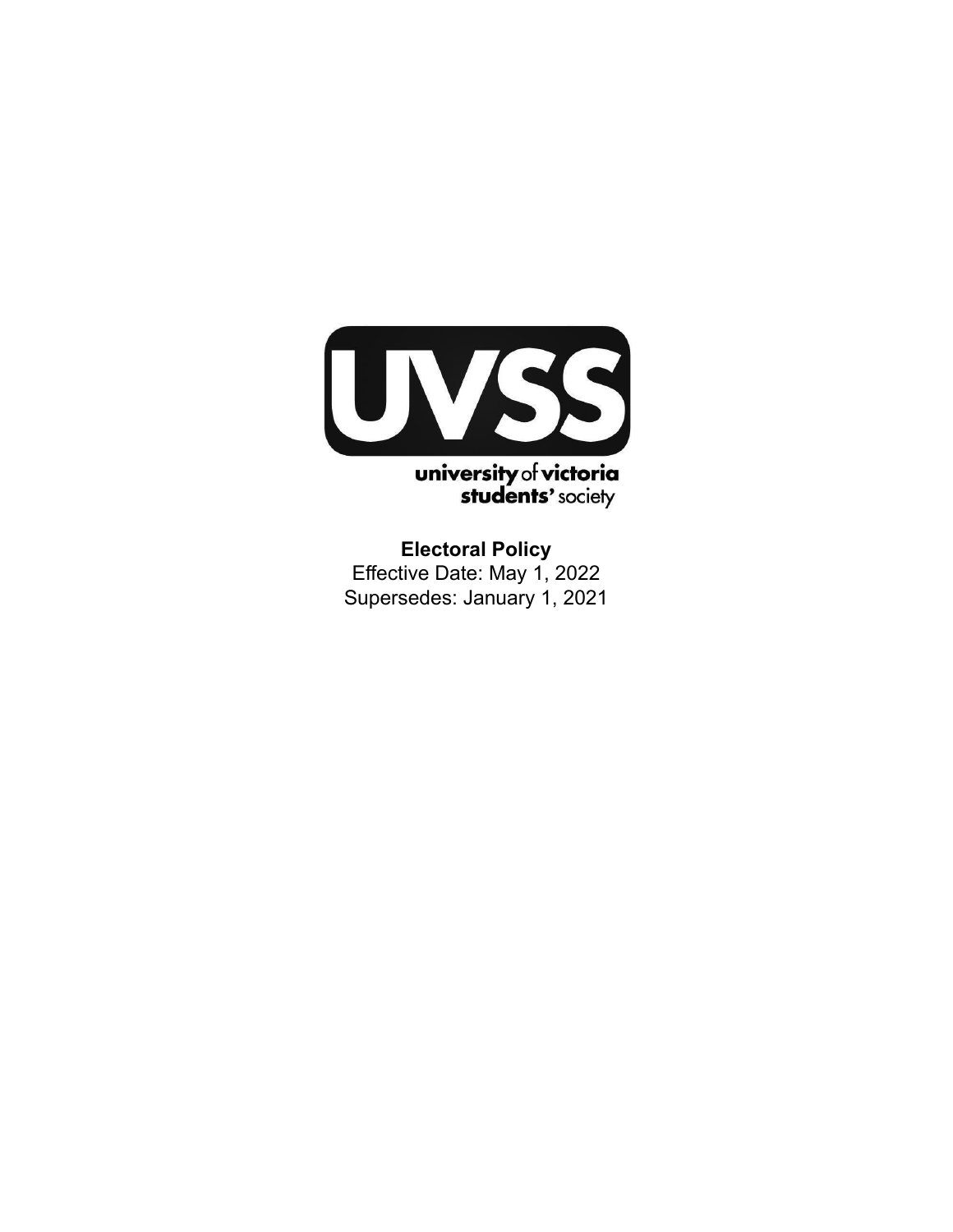# **TABLE OF CONTENTS**

| PART 1: PURPOSE AND APPLICATION                                | 6  |
|----------------------------------------------------------------|----|
| <b>PART 2: DEFINITIONS</b>                                     | 6  |
| PART 3: ELECTORAL EVENT PLANNING                               | 8  |
| 3.1 General Elections and By-elections                         | 8  |
| 3.2 Referendum                                                 | 8  |
| 3.3 Responsibilities of the Board                              | 9  |
| 3.4 Staffing                                                   | 10 |
| 3.5 Autonomy of the Electoral Officers                         | 10 |
| PART 4: NOMINATIONS                                            | 10 |
| 4.1 Call for Nominations                                       | 11 |
| 4.2 Nomination Process - Board Candidates                      | 11 |
| 4.3 Nomination Process - Referendum Opponents                  | 12 |
| <b>PART 5: SUPPORTS</b>                                        | 13 |
| 5.1 Principles                                                 | 13 |
| 5.2 Candidates, Proponent and Opponent Supports                | 13 |
| 5.3 Member Supports                                            | 14 |
| PART 6: CAMPAIGNING                                            | 15 |
| 6.1 Campaign Material                                          | 15 |
| 6.2 Referenda and Election Relations                           | 17 |
| 6.3 Board support for Proponents and Opponents                 | 18 |
| 6.4 SIFLG support for Proponents and Opponents                 | 18 |
| 6.5 Print Credit and Financial Limits                          | 18 |
| 6.6 Campaign Managers                                          | 19 |
| PART 7: VOTING                                                 | 19 |
| 7.1 General                                                    | 19 |
| 7.2 Electronic Voting                                          | 19 |
| 7.3 Accessibility                                              | 20 |
| 7.4 Responsibilities of Candidates, Proponents and Opponents   | 20 |
| PART 8: POLICY INFRACTIONS                                     | 20 |
| 8.1 Policy Infractions                                         | 20 |
| 8.2 Informal Dispute Resolution                                | 20 |
| 8.3 Major Infractions and Sanctions                            | 21 |
| 8.4 Minor Infractions and Sanctions - Candidates               | 21 |
| 8.5 Other Infractions and Sanctions - Proponents and Opponents | 21 |
| 8.6 Formal Complaints                                          | 22 |
| 8.7 Appeals to the Elections Adjudicator                       | 22 |
| 8.8 Appeals to the Arbitration Panel                           | 23 |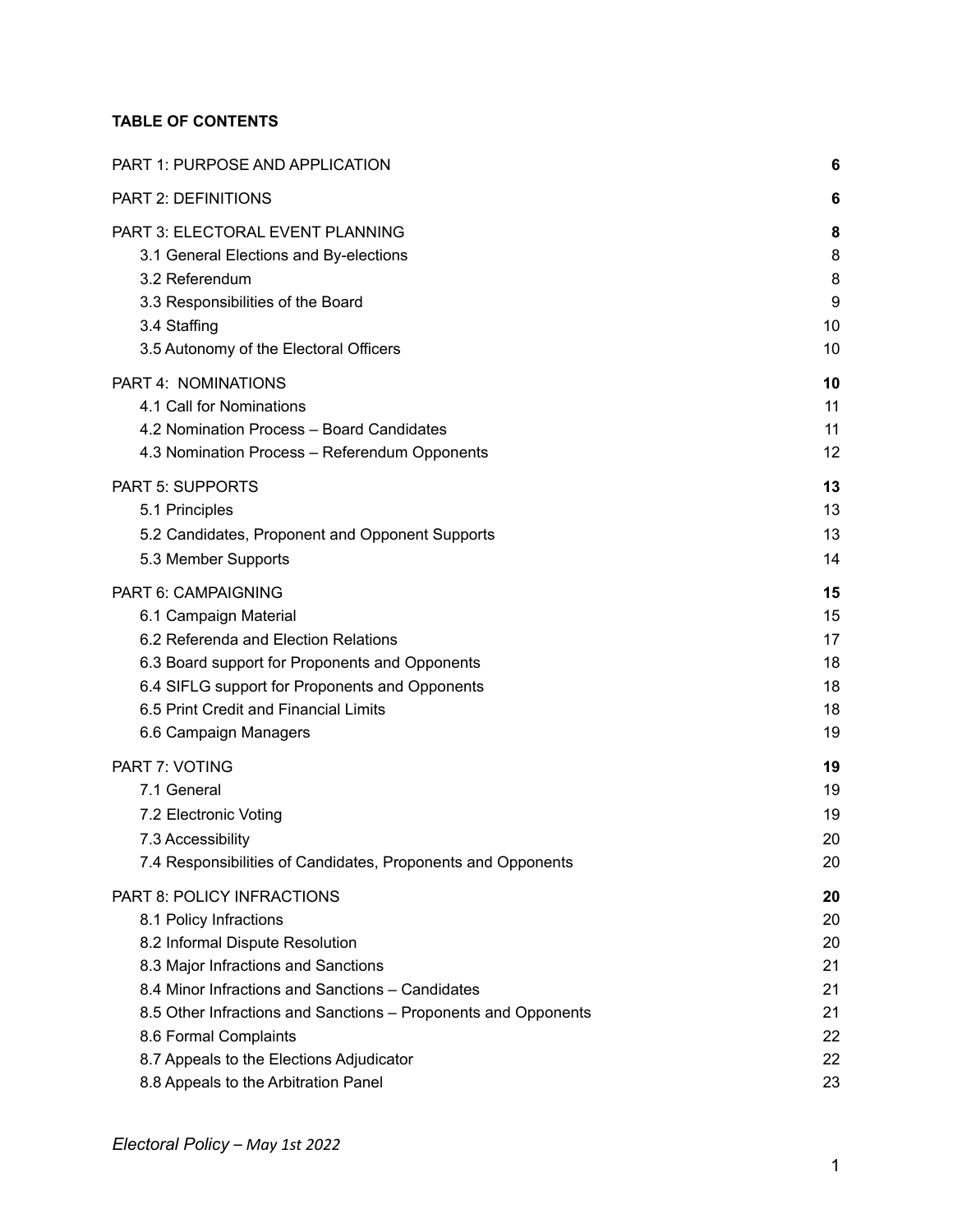| 8.9 Member Appeals to the Arbitration Panel    | 23 |
|------------------------------------------------|----|
| PART 9: POST-ELECTORAL EVENT                   | 23 |
| 9.1 General                                    | 23 |
| 9.2 Electoral Report                           | 23 |
| PART 10: JOB DESCRIPTIONS – EXCLUDED POSITIONS | 24 |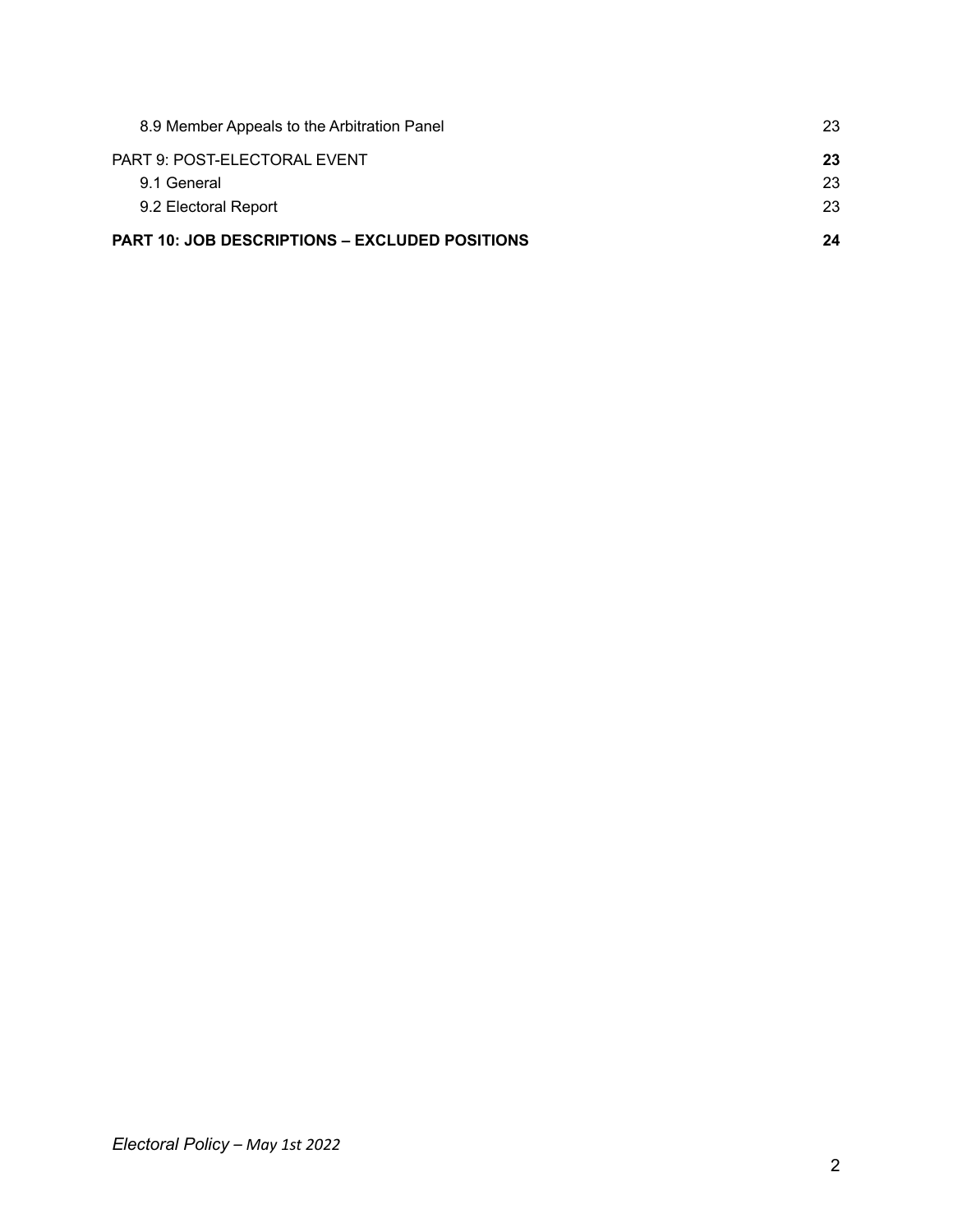# <span id="page-3-0"></span>**PART 1: PURPOSE AND APPLICATION**

- This policy sets out the responsibilities and obligations for conducting Electoral Events, in accordance with the UVSS Constitution and Bylaws, including:
	- i. The democratic election of Lead Directors, Directors-at-Large, and the Director of International Student Relations to the Board,
	- ii. Referenda among the UVSS membership, and
	- iii. By-elections.
- It is based on the principles of:
	- i. Respect for the democratic process and persons involved in that process,
	- ii. The right of voters and candidates to participate in fair and just Electoral Events,
	- iii. Fair and open processes for resolving issues, arising from Electoral Events, and
	- iv. Accessibility and inclusivity.
- Any amendment to this policy made between:
	- i. January 1st and August 31st will take effect September 1st of that calendar year.
	- ii. September 1st and December 31st will take effect January 1st of the next calendar year

#### <span id="page-3-1"></span>**PART 2: DEFINITIONS**

**2.1 Academic building** means any UVic building in which instruction occurs.

**2.2 Arbitration Panel** refers to the panel appointed by the Electoral Committee to hear the final level of appeals, as outlined in the UVSS Constitution and Bylaws).

**2.3 Board** means the UVSS Board of Directors.

**2.4 Bylaws** are the current, officially accepted UVSS Constitution and Bylaws.

**2.5 Campaign material** is anything verbal (e.g., speeches, classroom talks, videos), digital (e.g., e-mails, websites, social media) or physical (e.g., paper, chalking, advertising) produced by or on behalf of a candidate, proponent or opponent to promote their campaign.

**2.6 Campaign manager** is an individual who is the designated contact/representative for candidates or for proponent/opponent. A campaign manager cannot be a candidate or proponent/opponent.

**2.7 Campaign Period** is the time frame in which campaign material may be posted.

**2.8 Candidate** is a person whose Nomination Form has been accepted by Electoral Officers as complying with this policy to stand for election to the Board.

**2.9 Complainant** is an individual who makes a complaint under this policy.

**2.10 Election** refers specifically to the election of candidates and is distinct from referenda.

**2.11 Elections Adjudicator** is the person appointed by the Electoral Committee to hear the first level of appeals, as outlined in the UVSS Constitution and Bylaws.

**2.12 Electoral Committee** is the Electoral Committee of the UVSS as outlined in the UVSS Constitution and Bylaws.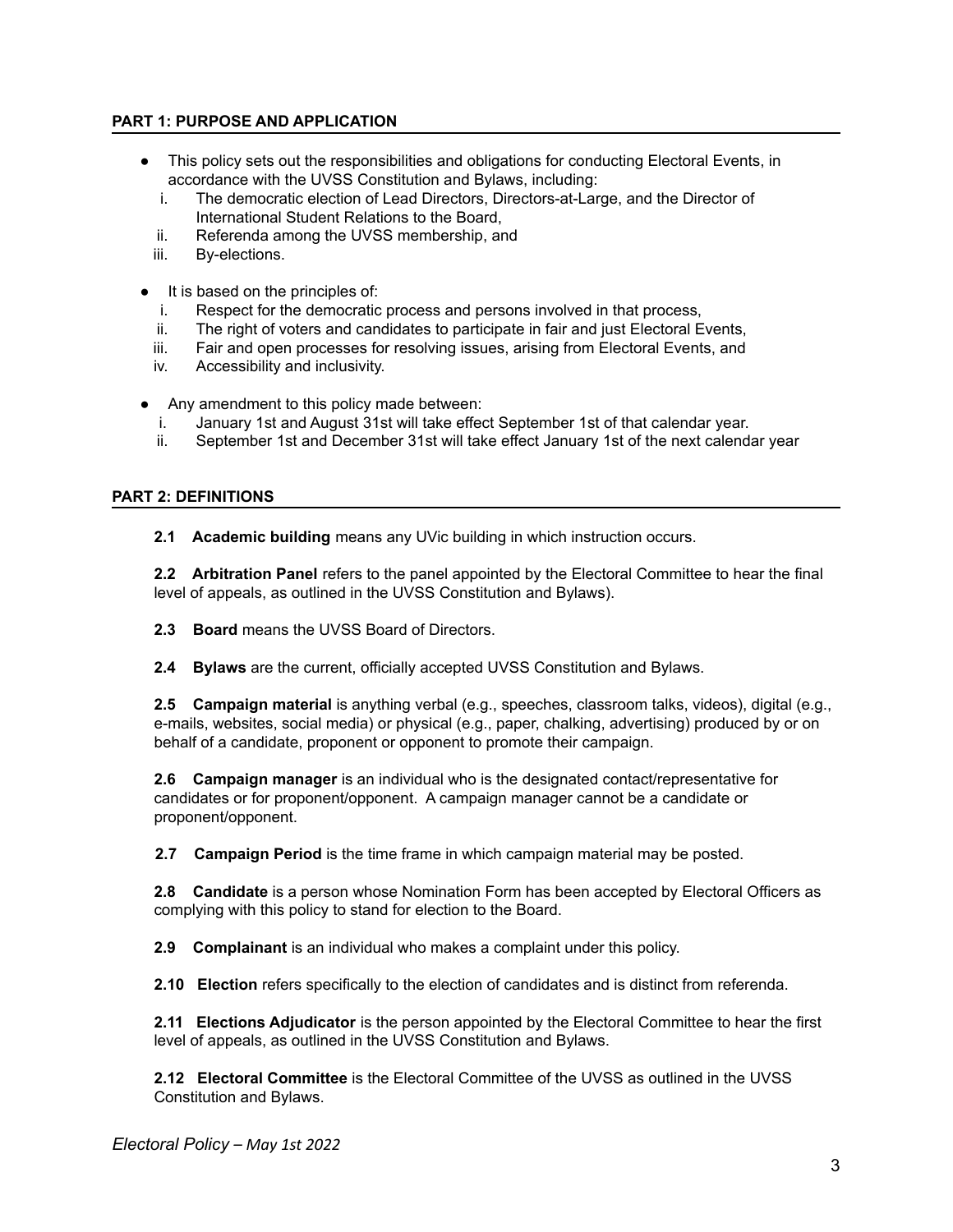**2.13 Electoral Event** refers collectively to any general election, by-election and/or referendum.

**2.14 Electoral Office** refers to the physical location set by the Board for the use of the Electoral Officers to administer and manage Electoral Events, or the administrative body led by the Chief Electoral Officer.

**2.15 Electoral Officers** includes all persons hired to staff the Electoral Office, including the Chief, Senior and Deputy Electoral Officers.

**2.16 Electronic voting** is voting using a secure, internet-based interface that will ensure each member will have only one vote and will uphold the secrecy and integrity of the ballot.

**2.17 In writing** includes print (hard copy) and electronic text.

**2.18 Member** is an active member of the UVSS as outlined in the UVSS Constitution and Bylaws.

**2.19 Nomination period** refers to the time frame for nomination applications to be received by the Electoral Office.

**2.20 Nominee** is a member who has been nominated for election to the Board.

- **2.21 Opponent** is a member who is representing the no side of a referendum question.
- **2.22 Petition** is the complete package of documents required to call a referendum question.

**2.23 Proponent** is a member who is representing the yes side of a referendum question.

**2.24 Referendum** is a vote, binding on the Board, on resolutions concerning the business of the Students' Society as outlined in the UVSS Constitution and Bylaws.

**2.25 Referendum question** is the yes/no question posed to members during a referendum.

**2.26 Respondent** is a candidate, proponent, opponent or campaign manager against whom a complaint has been filed under this policy.

**2.27 SIFLG** is a Separately Incorporated Fee-Levied Group as defined by the UVSS Board of Directors policy.

**2.28 Signatory** is a member who nominates another member to stand as a candidate for the Board, or a member who signs a petition to call a referendum question as outlined in the UVSS Constitution and Bylaws

**2.29 Social Media** is information technology service, software and accounts used to campaign in an Electoral Event, including but not limited to Facebook accounts, pages, and public groups; Twitter, Instagram, and Snapchat accounts; and blogs/websites.

**2.30 Student Residences** are all residence building complexes, Cluster Housing and Family Housing, as well as the Commons Block Building and any associated areas.

**2.31 The University Secretary (USEC)** and their Office are responsible for coordinating the electronic voting system for Board of Directors elections and referenda.

**2.32 Third-Party Groups** include but are not limited to: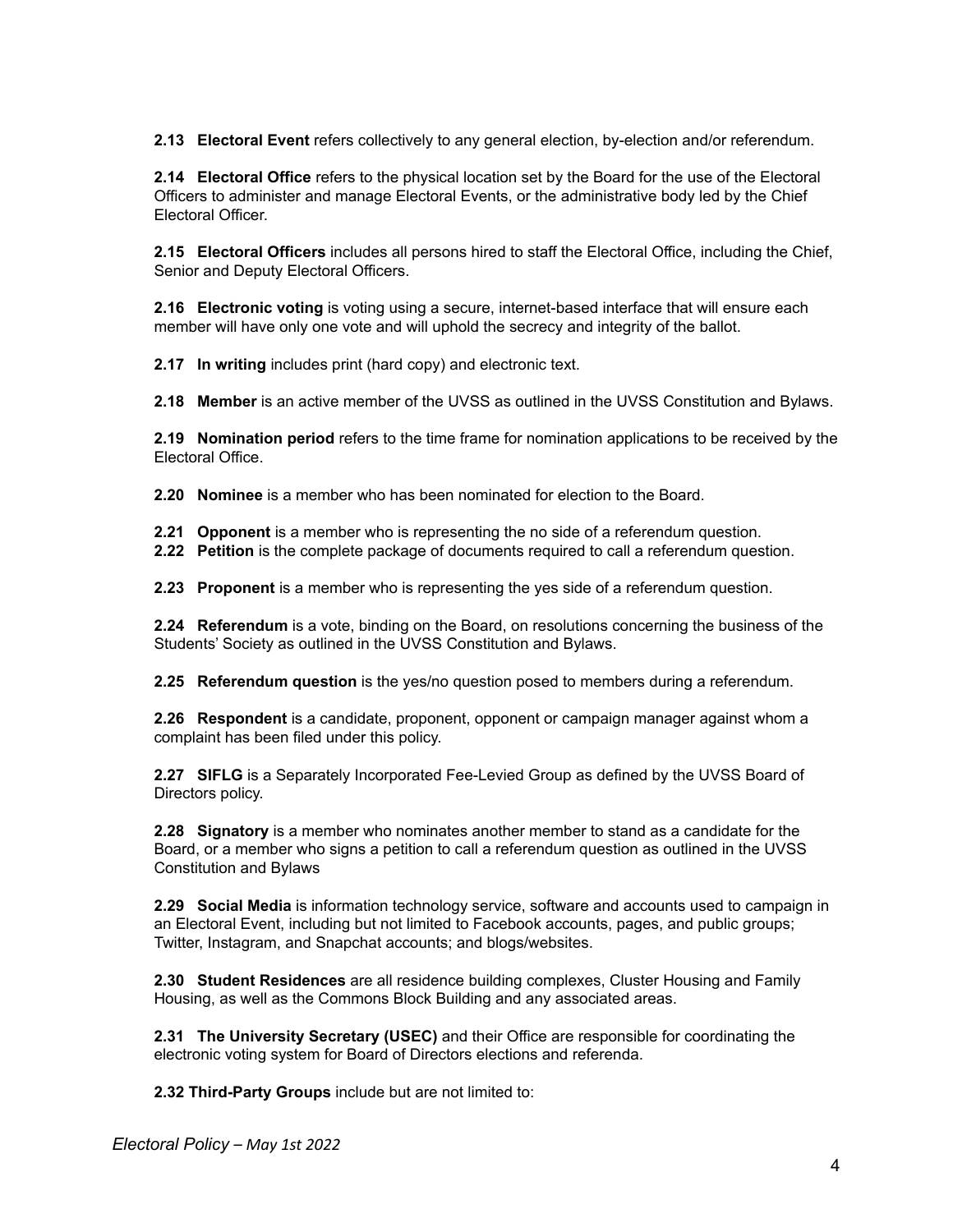- i. Businesses or corporations.
- ii. Labour unions.
- iii. Political parties at any level of government.
- iv. Separately Incorporated Fee-Levied Groups.
- v. Student groups such as clubs, course unions, and advocacy or affiliated groups.
- vi. Student unions or their umbrella organizations.

**2.33 UVSS** is the University of Victoria Students' Society.

**2.43 Voting Period** is the time frame in which members cast a ballot.

#### <span id="page-5-0"></span>**PART 3: ELECTORAL EVENT PLANNING**

#### <span id="page-5-1"></span>**3.1 General Elections and By-Elections**

- a. A general election of Lead Directors, Directors-at-Large, and the Director of International Student Relations must be held annually in March as per Bylaw 5.2.a. The Voting Period may begin in February as long as it concludes in March.
- b. By-elections may be held in the Fall term to fill vacancies on the Board of Directors which have occurred between the general election and November 15.
- c. The UVSS must pay the costs of the Electoral Events required or authorized by this policy.

# <span id="page-5-2"></span>**3.2 Referenda**

- a. Referenda may be held in conjunction with a general election or by-election, or as its own Electoral Event:
	- i. The Board shall determine the most financially responsible time to staff the Electoral Office.
	- ii. Referendum questions must be called at least fourteen days before the Nomination Period of a scheduled general election or by-election in order to run concurrently.
	- iii. The Board shall not impede the question going forward within the board term and as per the Bylaws, the Board shall not schedule a referendum when classes are not in session.
- b. Referendum questions must set out the exact words of the question which are to appear on the ballot and must be phrased in a way that the question can be answered "yes" or "no".
- c. If the CEO is of the opinion that a question does not comply with this policy and/or UVSS Bylaws, they may refuse to accept the question as valid.
- d. Referendum questions may only be called as provided by Bylaw 4.7.b:
	- i. If the Board calls a referendum question as per Bylaw 4.7.b.i, the following shall occur:
		- a. Schedule the date on which the referendum question will be posed to the membership,
		- b. Vote on whether it is in favour, neutral or opposed to the question,
		- c. Select a proponent, and
		- d. Direct the Electoral Committee to submit the referendum question and the name, email address and phone number of the proponent to the CEO within two business days.
	- ii. If a member calls a referendum question as per Bylaw 4.7.b.ii, the following shall occur:
		- a. The petition must include the referendum question, and the name and student number for each signatory.
		- b. The petition shall be submitted to the Electoral Committee.
		- c. The Electoral Committee must liaise with the University in order to verify the signatories within a reasonable time frame
			- i. If the percentage of valid signatories is enough to call the referendum question: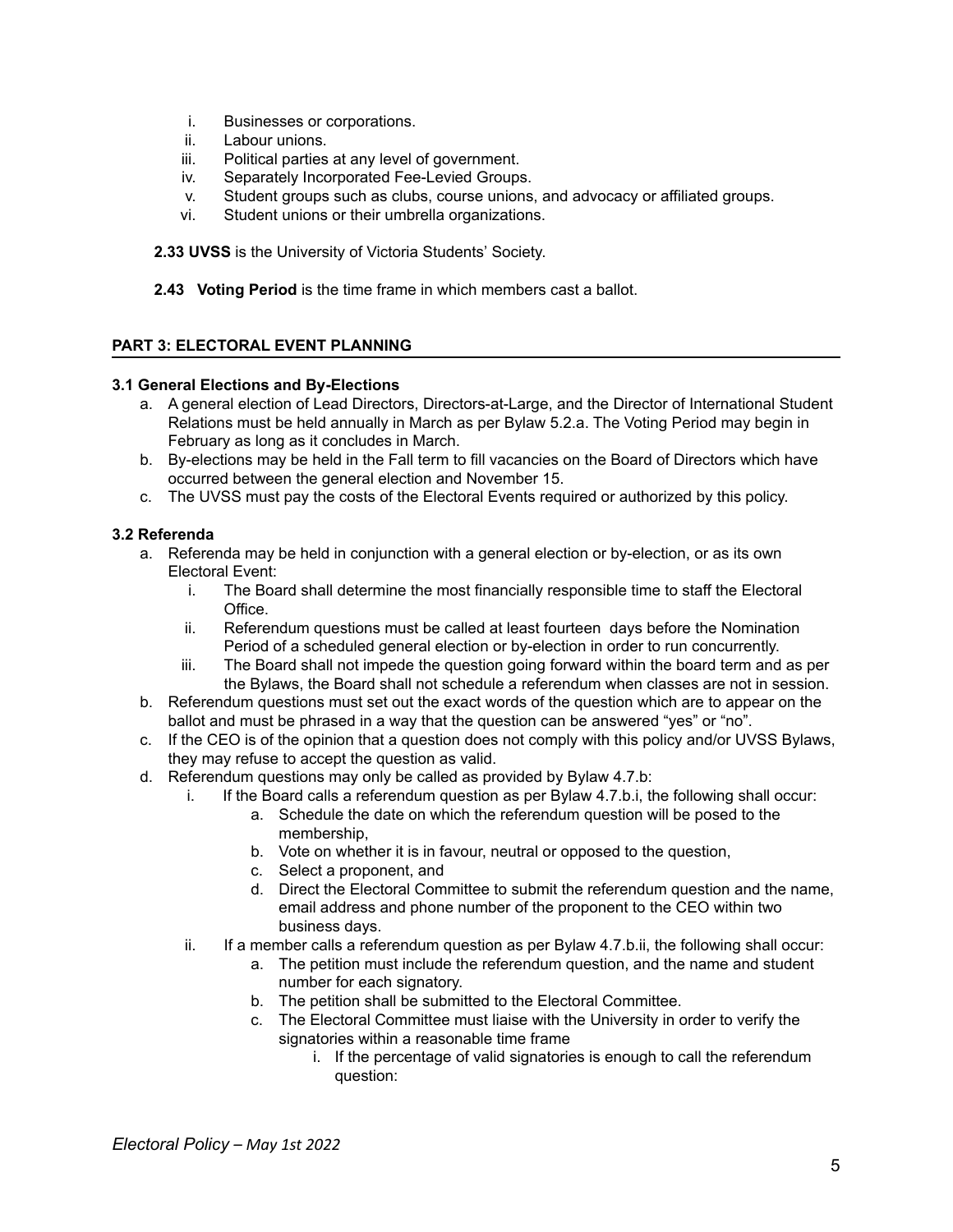- 1. Within one 1-business day, the Electoral Committee shall inform the member who initiated the question.
- 2. At least one business day before the next Board meeting, the member who initiated the referendum question shall inform the Electoral Committee the name of the proponent.
- 3. At the next Board meeting, the Board must:
	- a. Schedule the date on which the referendum question will be posed to the membership,
	- b. Vote on whether it is in favour, neutral or opposed to the question,
	- c. Approve the proponent, and
	- d. Direct the Chair of Electoral Committee to submit the referendum question and the name, email address and phone number of the proponent to the CEO within one business day.
- ii. If the percentage of valid signatories is not enough to call the referendum question, within one business day, the Electoral Committee shall notify the member who initiated the referendum question and the petition shall be returned to them.

# <span id="page-6-0"></span>**3.3 Responsibilities of the Board**

- a. The Board is responsible for establishing the Electoral Office, including making administrative arrangements for communication and expense related accounts. The location of the Electoral Office may be revised, if necessary, but notice of that must be given by posting a notice on the UVSS website and on the door of the initial location.
- b. The Board is responsible for scheduling Electoral Events, including:
	- i. A Nomination Period of at least ten days that specifies the dates and times at which nominations open and close;
		- a. Include enough time between the Nomination and Campaign Periods in case nominations have to be extended, and for candidates to prepare their social media accounts and campaign materials; and,
		- b. Ensure the dates work with the Martlet's publishing schedule, so that they have enough notice to help publicize the candidates and/or elections.
		- c. Avoid Reading Break, as students aren't on campus to see advertising.
	- ii. A Campaign Period of at least 14-days beginning at 9:00am on a Monday and closing at 12:00pm on a Friday ;
		- a. Ensure USEC has enough notice to prepare the ballot and/or remove any candidates who may resign; and,
		- b. Consider the length of time social media platforms require to verify candidates' accounts for boosting.
	- iii. A Voting Period, beginning at 9:00am on the last Wednesday of the Campaign Period and closing at 12:00pm on a subsequent weekday of the Campaign Period. a. The Voting Period may include weekends.
- c. General elections must be scheduled no later than the final Board meeting of the prior calendar year.
- d. Within one-week of an Electoral Event being scheduled, the Board must post a copy of this policy, the schedule for the Electoral Event, and the email address of the Electoral Officers on the UVSS website and maintain that posting until the Electoral Event results are made official.
- e. In exceptional circumstances where it is unsafe for members to be on campus, he Board may decide that the Electoral Event and referenda will occur virtually. Alternatively, the CEO may make a request for approval by Electoral Committee. In both instances, this decision can only be made at least one-month before the start of the Campaign Period, and may include a mix of in-person and online events.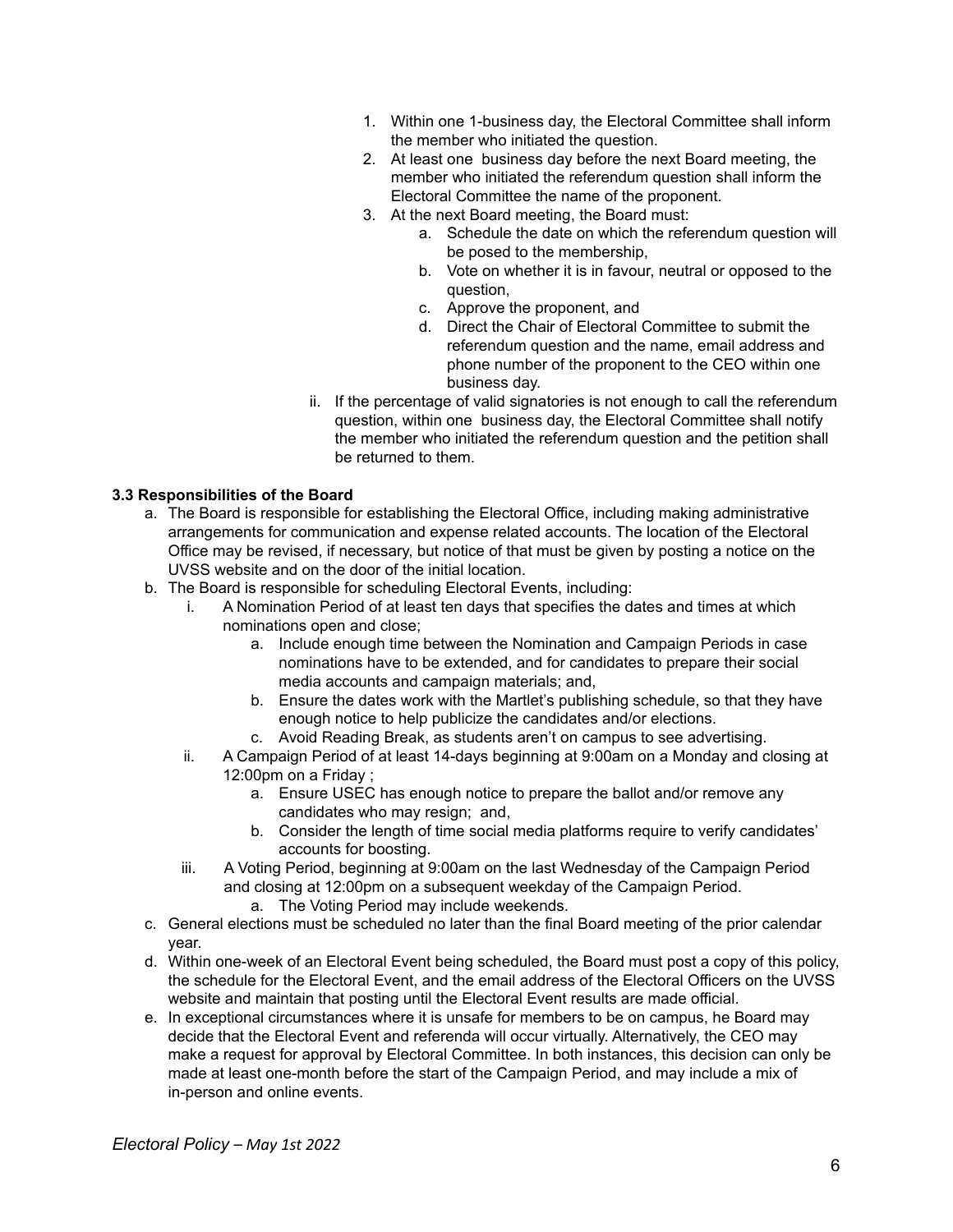This includes but is not limited to:

- i. Eliminating Voting Information Stations,
- ii. Prohibiting all on-campus and student residence campaigning, and all physical campaign material,
- iii. Establishing a virtual Electoral Office, and/or
- iv. Holding virtual events (e.g., office hours, the Open House, candidate orientationrientation, and candidate forums).

# <span id="page-7-0"></span>**3.4 Staffing**

- a. At least six-weeks before the Nomination Period the Electoral Committee must recommend, to the Board for approval:
	- i. One Chief Electoral Officer (CEO), and
	- ii. One Elections Adjudicator and one [1] Elections Arbitrator.
- b. At least four weeks before the Nomination Period, the Electoral Committee must hire a Senior Electoral Officer(s) (SEO) and/or a Deputy Electoral Officer(s) (DEO).
- c. Hiring and orientation procedures for the CEO, SEO and DEO must comply with the UVSS Employee Handbook (unionized and excluded positions) and the Collective Agreement (unionized positions).
- d. The Administration and Services Manager must immediately provide to Electoral Officers:
	- i. Electoral Office emails, social media, and website login information.
		- a) uvssceo@uvic.ca
		- b) election@uvic.ca/election@uvss.ca
		- ii. The names and contact information of other Electoral Officers, and the Elections Adjudicator and Arbitration Panel (including their role-based UVic email login information).
		- iii. The contact information for the UVic University Secretary so that the Office may request broadcast emails to announce the call for nominations, voting period, and any other important communications, and clarify the information requirements for ballots (e.g. if candidate platforms can be included, if text can be bolded, etc).
		- iv. The contact information of the UVSS Art Director and Research and Communications Manager to determine division of duties for communications, social media, and advertising.
		- v. The contact information of the Advocacy and Affiliated Groups' coordinators to discuss advertising both the nominations period and the opportunity to become Board Advocacy Group Representatives.
		- vi. How to send emails out using the clubs, course unions, and Advocacy and Affiliated Groups listservs.

# <span id="page-7-1"></span>**3.5 Autonomy of the Electoral Officers**

- a. The Electoral Officers have the responsibility and authority to conduct Electoral Events under this policy, independently from the Board and the Electoral Committee and impartially between candidates.
- b. The CEO has the authority to expense and staff the Electoral Office as required for each Electoral Event, in accordance with UVSS policy, as outlined by the official CEO job description.
- c. The CEO must consult with the Electoral Committee about any issues that arise that may have budget impacts. Electoral Committee must then consult with the Director of Finance and Operations about the issue(s).
	- i. During the election period, the Electoral Committee may allocate up to \$5000 in excess of the amount within the Elections budget as per Parts 7.1 and 7.2 of Board of Directors policy to the Electoral Office without approval of the Board of Directors, if:
		- a. the CEO requests the allocation as necessary to conduct a fair and democratic election, and
		- b. there is no opportunity for the Board to approve the allocation in a timely manner.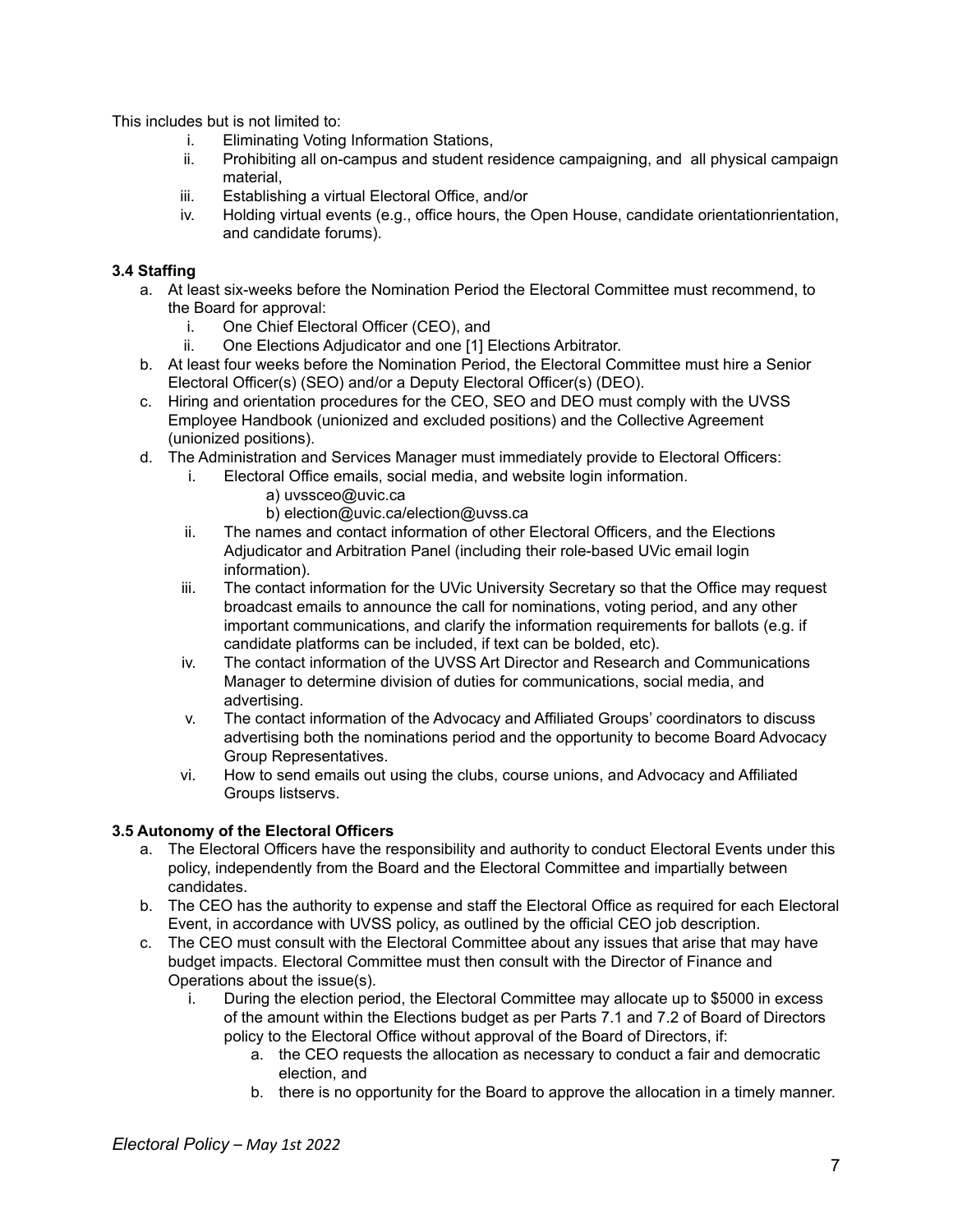# <span id="page-8-0"></span>**PART 4: NOMINATIONS**

#### <span id="page-8-1"></span>**4.1 Call for Nominations**

- a. Between seven and 14-days before the Nomination Period the Electoral Officers must issue an official Call for Nominations via:
	- i. Broadcast on CFUV 101.9FM,
	- ii. Post on the Electoral Office website and social media channels,
	- iii. Broadcast email to all members,
	- iv. An extra-large poster above the microwaves in the SUB,
	- v. Digi screens in the SUB and on campus,
	- vi. Extra-large posters on major campus bulletin boards,
	- vii. Posters in Residence buildings,
	- viii. Posters in bathroom stalls in the SUB,
	- ix. Emails to Clubs, Course Unions, and Advocacy and Affiliated Groups,
	- x. Chalkboard messages in large lecture halls,
	- xi. Discord, Reddit, and/or another alternative platform, and/or
	- xii. Printed content, e.g. handbills (at the Electoral Officers' discretion).
- b. The official Call for Nominations must include:
	- i. A list of all accepted referendum questions,
	- ii. The website address where this policy may be viewed,
	- iii. The date and time of the Open House,
	- iv. The dates and times of the Nomination Period,
	- v. The dates and times of the Voting Period,
	- vi. The contact information of the Electoral Officers, and
	- vii. The location of the Electoral Office.
- **c.** Between seven and 14 days before the Nomination Period, the Electoral Officers must contact any proponents and provide them with any relevant information and timelines.
- d. Between two and three days before the close of the Nomination Period, Electoral Officers must issue a broadcast email to all members reminding them of the deadline to submit nomination forms.

#### <span id="page-8-2"></span>**4.2 Nomination Process – Board Candidates**

- a. The Electoral Officers must prepare and post a Nomination Form on the Electoral Office website.
- b. Before the close of the Nomination Period, a nominee must electronically submit, to the Electoral Officers, a completed Nomination Form that must include the following information:
	- i. The nominee's name, as registered with UVic, and their chosen name, which will appear in all public materials and on the ballot;
	- ii. Their pronouns;
	- iii. Their student number;
	- iv. The photo that they understand will be used publicly in the Voter Information Guide and on the ballot (if applicable);
	- v. The name and student number of at least 15 other members who are nominating the nominee, and,
	- vi. Their signature, which confirms that the information provided on the Nomination Form is true and that they understand and will comply with the obligations and responsibilities for candidates set under this policy
- c. A nominee may submit only one Nomination Form. Once submitted, a Nomination Form may only be withdrawn by the nominee, in writing.
- d. If, at the close of the Nomination Period, a nominee has more than one Nomination Form submitted, the CEO must clarify which nomination form is correct with the candidate.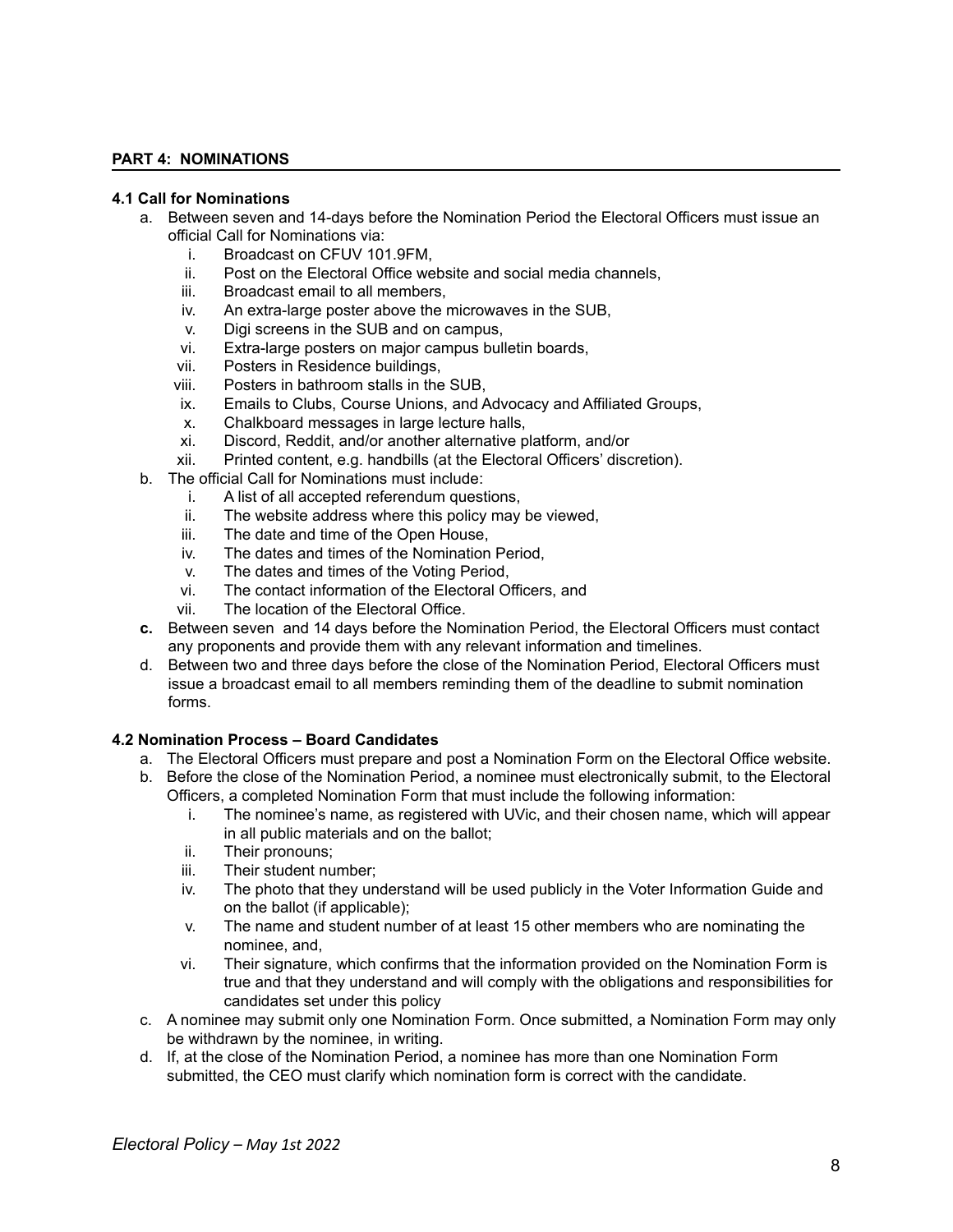- e. Electoral Officers may only complete or revise Nomination Forms with the written permission of the candidate.
- f. Nominees may revise their personal information and/or platform up to 24-hours before the publication of the Voter Information Guide.
- g. Within 24-hours after the close of the Nomination Period, the CEO must:
	- i. Review the Nominations Forms and follow up with all nominees whose form is missing required information (4.2.a);
	- ii. Email all nominees whose form is complete and meets the eligibility criteria; and,
	- iii. Post a list of all conditionally accepted candidates and all rejected nominees on the Electoral Office website, marking the document/list as "conditional, pending Registrar verification."
- b. Within 48-hours, the CEO must:
	- i. Verify the eligibility of the nominee with the UVic Registrar, and reject all nominees whose Nomination Form does not meet eligibility criteria (Bylaw 6.6); and,
	- ii. ost a list of all officially accepted candidates and all rejected nominees on the Electoral Office website, and notify all candidates and nominees via email.
- c. Within 24-hours of the list being posted, the decision of the CEO to reject a Nomination Form may be appealed, in writing, by the nominee:
	- i. The CEO has discretion whether to meet with the nominee and/or review and re-verify the information on the Nomination Form
	- ii. The CEO must issue a written decision within 48-hours of the nominee submitting their appeal.
	- iii. The written decision of the CEO cannot be appealed.
	- iv. Depending on the outcome of the appeal, the Electoral Office must, as soon as is reasonably possible, revise the list of the candidates and all rejected nominees.
	- ii. At least 15 business days before the start of the voting period, the Electoral Officers must submit UVSS Election WebVote Request Forms to USEC for both general election and referenda, and for the Director of International Student Relations.

# <span id="page-9-0"></span>**4.3 Nomination Process – Referendum Opponents**

- a. The Electoral Officers must prepare and post a Referendum Opponent Form on the Electoral Office website.
- b. Before the close of the Nomination Period, a member may apply to be the opponent of any referendum question by submitting, by email, a Referendum Opponent Form to the Electoral Officers.
- c. If two or more members apply to be the opponent, the CEO must:
	- i. Give each member one business day to submit in writing why they should be the opponent,
	- ii. Within one business day, decide which member shall be the opponent, and notify any unsuccessful opponents that they may appeal this decision through the Electoral Committee, and
	- iii. Give reasons for the decision, in writing, to each member who applied to be the opponent.

# **4.4 Nomination Period Extension**

- 1. The CEO may extend the nomination period if any position lacks nominees, or if there's only one nominee for Director-at-Large.
- 2. The CEO may decide if the nomination period extension applies just to vacant positions, or for all positions.
- 3. If only one nomination is received for each Director-at-Large and Director of International Student Relations position, the candidates are considered acclaimed per Bylaw 6.8.e., and do not go on the ballot.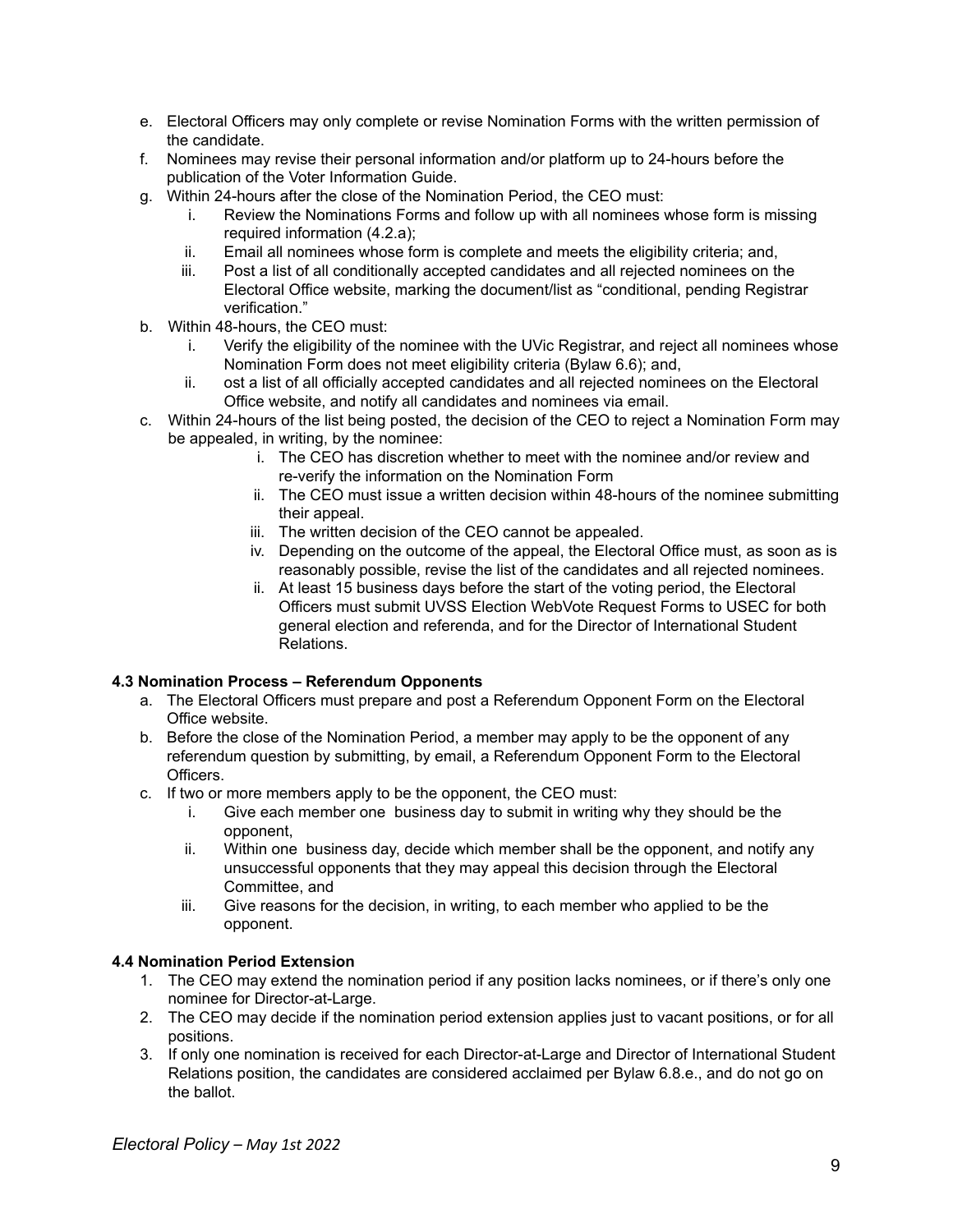4. Nominees are not considered acclaimed candidates until after the close of nomination period, even if it is extended.

#### <span id="page-10-0"></span>**PART 5: SUPPORTS**

#### <span id="page-10-1"></span>**5.1 Principles**

- a. The Electoral Officers must provide information and resources to support candidates through the electoral process, and members in making informed decisions.
- b. All supports produced and/or activities organized by the Electoral Officers must be non-partisan.
- c. All electronic supports produced by the Electoral Officers must be made available in an accessible PDF format.

#### <span id="page-10-2"></span>**5.2 Candidate Recruitment**

- 1. At least one to seven days before the call for nominations, Electoral Officers must post "how to run" and job/position profiles on the website, including a list of compensatory benefits and resources available to Directors.
	- a. They must also share this content via digital marketing and social media in short, easily digestible posts using accessible language.
	- b. Electoral Officers should ask clubs, course unions, and advocacy and affiliated groups to share information that specifically addresses the relevance of running to their communities.
- 2. Faculty Directors
	- a. Electoral Officers must request Faculty Directors' participation in candidate recruitment, including but not limited to: emails to their members, tabling at major events like Clubs and Course Union Days, and other activities as coordinated by the Electoral Office.

# <span id="page-10-3"></span>**5.3 Candidate, Proponent and Opponent Supports**

- a. The Electoral Officers must post, on the Electoral Office website, a handbook for candidates, proponents and opponents 48-hours following the close of the Nomination Period that includes:
	- i. Important dates,
	- ii. A summary of candidate, proponent and opponent responsibilities,
	- iii. A summary of relevant campaigning policies,
	- iv. A guide to how to effectively campaign online; and,
	- v. An overview of the policy infraction options and processes.
- b. For general elections and by-elections, between one and seven days before the Nomination Period, the Electoral Officers must organize an Open House for all Board positions, and directly request that the Research and Communications Manager and the Director of Outreach and University Relations assist with logistics and advertising. The objective of this event is to allow interested candidates to ask questions of existing Directors and to find out more about the process of running and being a Board member.
	- i. In addition, Electoral Officers and UVSS staff/Directors must organize Electoral staff presence or advertising at major UVSS events: Campus Kick Off, Clubs and Course Union Days, the (Semi) Annual General Meeting, and others.
- a. Within seven days after the Nomination Period, the Electoral Officers must organize an orientation for candidates, proponents and opponents.
	- i. If held online, this session must be recorded for any candidates who can't attend, as long as the other participants consent to being recorded.
- a. The Electoral Officers must hold and post office hours during which they are available for candidates, proponents and opponents.
- b. The CEO may schedule meetings for all candidates, proponents and/or opponents.
	- i. Efforts must be made to accommodate academic schedules.
	- ii. The CEO must give at least 24-hours notice of any meeting by email.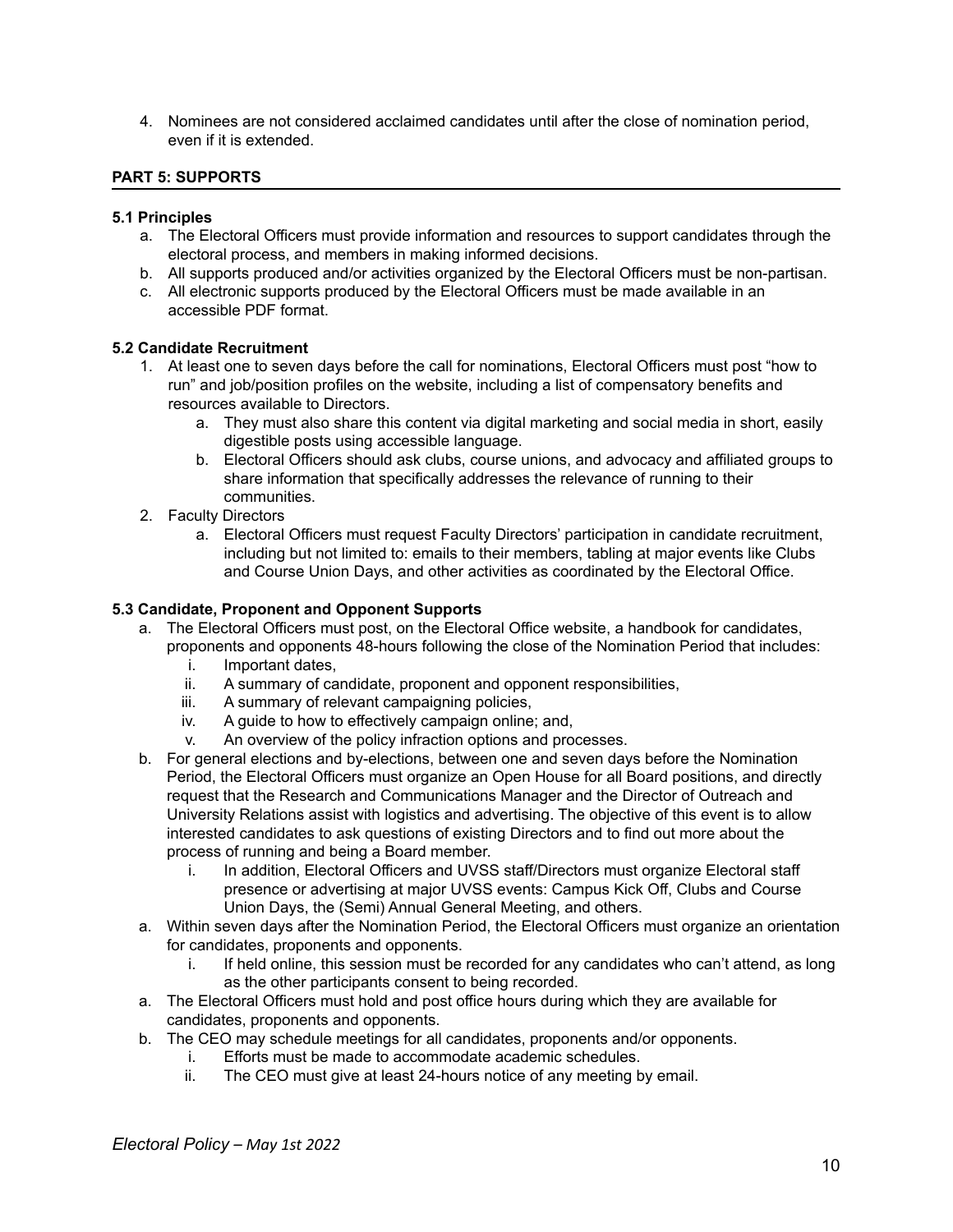- iii. Campaign managers may attend meetings on behalf of candidates, proponents or opponents.
- iv. The CEO may offer an alternate time to meet, if neither the candidate/proponent/opponent or their campaign manager can attend the meeting.

# <span id="page-11-0"></span>**5.4 Member Supports**

a. The Electoral Officers must organize at least two Candidates Forums prior to and as close as possible to the beginning of the Voting Period, with one occurring outside of regular school hours. The Electoral Officers have discretion on the format and timing.

1. Electoral Officers must organize a candidates' fair, similar to Clubs and Course Union Days. This event may take place in the SUB or outside the Library, and will allow all candidates to table, engage with students, and advertise their platforms.

2. The CEO may request that the UVSS livestream one or more event on their Facebook Page by contacting the Research and Communications Manager and Director of Outreach and University Relations.

3. Electoral Officers may request questions submitted by The Martlet and/or CFUV 101.9FM.

4. Electoral Officers must survey attendees during and/or after the Forum to evaluate the utility of the content and format, and include the feedback in the Electoral Report.

5. The Electoral Officers must contact the editor of the *Martlet* as early as possible to discuss ways for the *Martlet* to publicize the elections and/or candidates; including, but not limited to, interviews with the proponent, opponent and/or candidates.

- b. The Electoral Officers must request at least one UVic social media takeover (e.g. Instagram) during Nomination Period and/or Voting Days.
- c. The Electoral Officers will create a Voter Information Guide that includes:
	- i. Voter eligibility (including International Student Representative),
	- ii. The dates and times of the All Candidates Forum and/or Candidates' Fair,
	- iii. The dates and times of the Voting Period,
	- iv. The URL of the electronic voting system,
	- v. The contact information of the Electoral Officers,
	- vi. The location of the Electoral Office, and
	- vii. Candidate, proponent and opponent platforms
		- a. Platforms must be emailed to the Electoral Officers before the end of the Nomination Period.
		- b. The word count of platforms must not exceed:
			- i. 200 words for Director-at-Large positions
			- ii. 300 words for Director of International Student Relations position
			- iii. 300 words for Lead Director positions
			- iv. 300 words for referendum question proponents and opponents
		- c. Nominees may revise their personal information and/or platform up to 24-hours before the publication of the Voter Information Guide. . After that, Electoral Officers can delete words, starting from the last word and continuing from there until the maximum allowable number of words is reached.
		- d. The Electoral Officers must send candidates, proponents and opponents an email copy of the proof of their platform prior to publication. Candidates must, within 24-hours of the email notice, give the Electoral Officers written notice of any revisions necessary to correct any errors in the proof to correspond with the platform as submitted.
		- e. The Voter Information Guide must be made available on the Electoral Office website before the Campaign Period opens.
- d. Voting Days Communications
	- a. Broadcast on CFUV 101.9FM,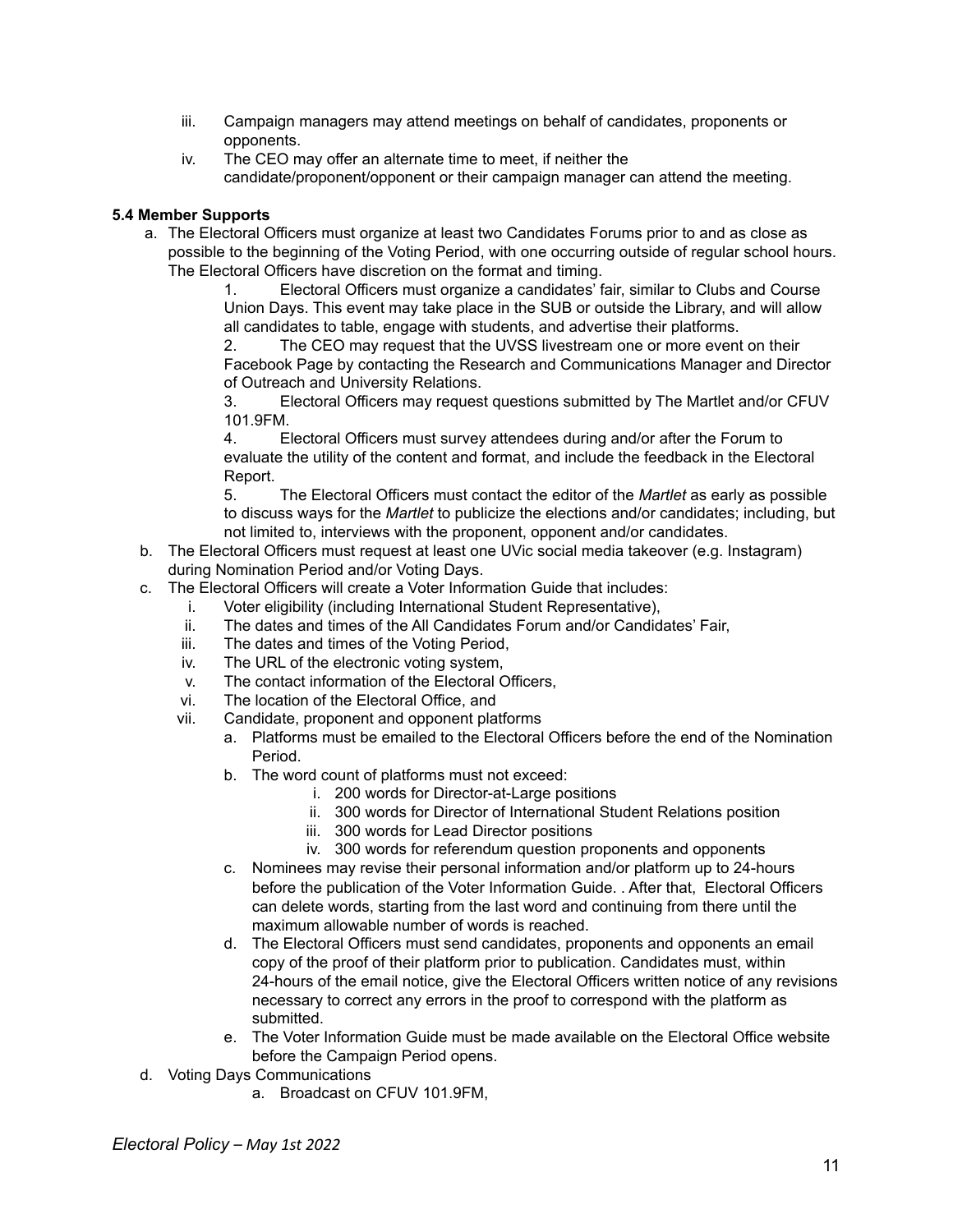- b. Post on the Electoral Office website and social media channels, and
- c. Broadcast email to all members,
- d. An extra-large poster above the microwaves in the SUB,
- e. Digi screens in the SUB and on campus,
- f. Extra-large posters on major campus bulletin boards,
- g. Posters in Residence buildings,
- h. Posters in bathroom stalls in the SUB,
- i. Emails to Clubs, Course Unions, and Advocacy and Affiliated Groups.
- j. Chalkboard messages in large lecture halls,
- k. Discord, Reddit, and/or another alternative platforms.
- l. The Electoral Officers must send an email to all members when voting opens that

includes:

a)Voter eligibility (including International Student Representative)

b)The dates and times of the Voting Period,

- c)The URL of the electronic voting system,
- d)The contact information of the Electoral Officers,
- e)The location of the Electoral Office,

f) The URL of the Voter Information Guide.

- m. The Electoral Officers must post on the Electoral Office website and social media channels:
	- i. The dates and times of the All Candidates Forum(s)
		- ii. The URL of the Voting Information Guide
- n. Voting Information Stations are required during the Voting Period, but only for Electoral Events that take place on campus (3.3.e):
	- i. For general elections, Voting Information Stations must be established, including:
		- a. Fixed Voting Information Stations in each of the Student Union Building, Clearihue, and the McPherson Library, and each staffed for a minimum of eight hours, and
		- b. Mobile/roaming Voter Information Stations which can be set up and present in each of the main academic buildings, as well as in student services locations, during peak hours, to be accessible to as many potential voters as possible. These are to be staffed for a combined minimum of 26-hours during the Voting Period.
	- ii. For by-elections and/or referenda, the minimum number of Voting Information Station hours may be reduced.
	- iii. The Electoral Officers will ensure that at least one Voting Information Station:
		- a. Is clearly identified as a station where access accommodation requests are welcome
		- b. Is wheelchair friendly and accessible for members with any mobility or physical issues,
		- c. Is open for at least twelve hours during the Voting Period,
		- d. Permits a member with a disability to vote with the assistance of another person, if that member requests, and
		- e. Is consistently advertised in all promotions for the Voting Information Stations.
- o. The Electoral Officers must hold and post office hours during which they are available in-person or virtually (e.g., via telephone, email, social media) for members.

#### <span id="page-12-0"></span>**PART 6: CAMPAIGNING**

#### <span id="page-12-1"></span>**6.1 Campaign Material**

- a. Campaign material must not be posted or published prior to the start of the Campaign Period and must be removed by midnight on the last day of the Campaign Period.
	- i. This includes social media accounts, which may not post or collect followers.
- b. All campaign material must be attributed to a candidate, proponent or opponent.
- c. Candidates may not name or display the image of any other candidate in their campaign materials or in their speeches.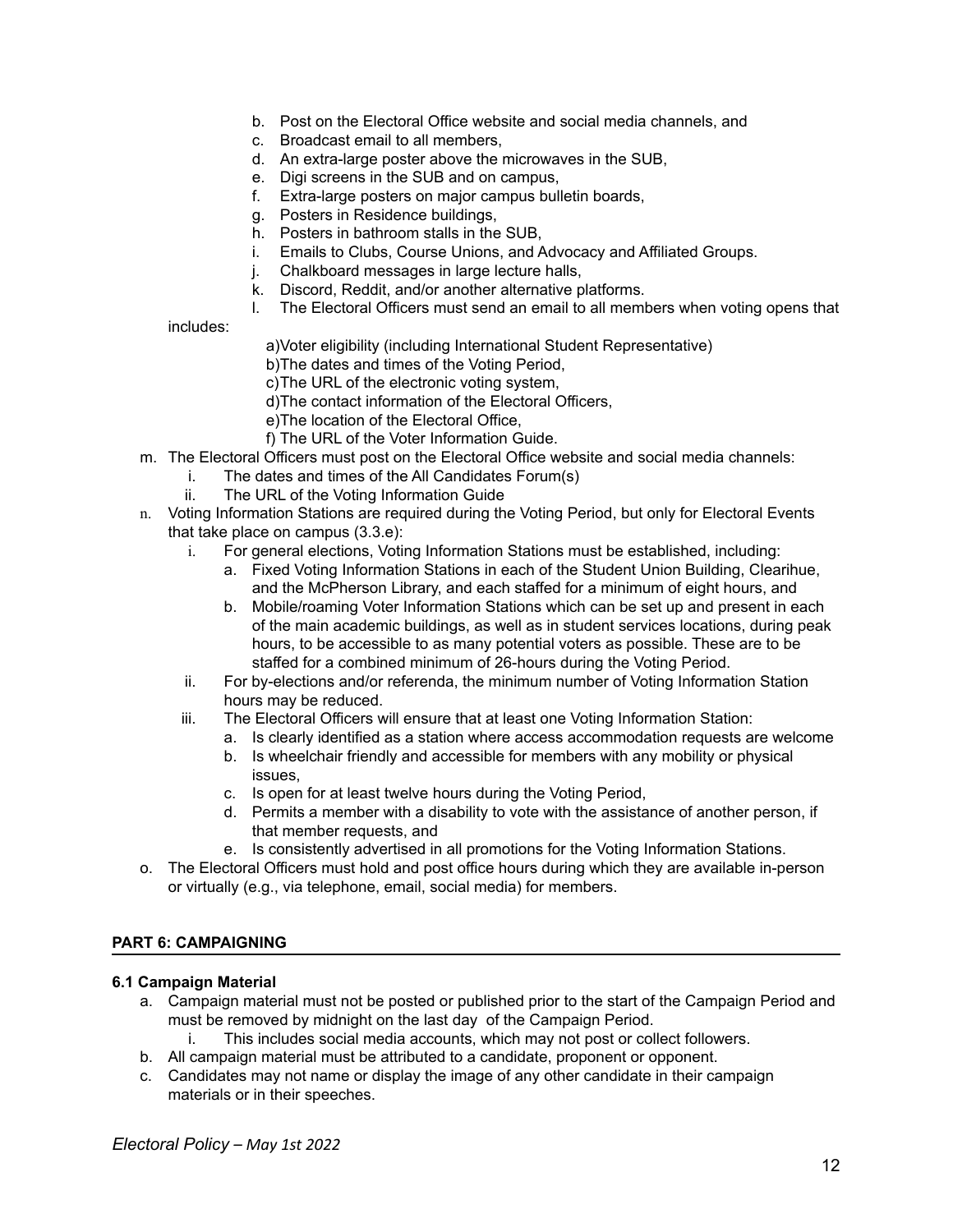- d. Candidates may not have the same logos, slogans and/or graphics on campaign materials as other candidates.
- e. Candidates, proponents and opponents are responsible for all their campaign materials and compliance with posting regulations.
- f. Candidates may not make reference to any other candidates in any campaign materials.

#### **6.2 Endorsements**

- b. Candidates are prohibited from asking any on- or off-campus third-party group to share their campaign materials.
- c. Third-party groups may post about or endorse candidates independently of any involvement or knowledge of their support by the candidate.
	- i. Candidates may not use their access as leaders of campus groups or page administrators to post about their own or others' candidacies, or instruct others to post on their behalf.
	- ii. In addition, the Electoral Office only has jurisdiction over candidates, not third parties (UVSS bylaw 6.1).

#### 6.**3** Digital Campaigning

- a. Digital campaign material is permitted for all Electoral Events.
- b. Candidates, proponents and opponents are permitted to use one social media page or profile per social media platform for the purpose of campaigning:
	- a. Candidates may use their existing Facebook and Instagram profiles to campaign. These do not include pages or profiles that they manage on behalf of an organization or group (see 6.2).
	- b. If a candidate establishes standalone campaign profiles and/or pages, they may also change their personal profile and cover photos (if applicable), but may not use their personal accounts to campaign in any other way (per 6.3.b., above).
	- c. A link to the campaign social media page or profile may be shared with the Electoral Officers for promotional purposes, but Electoral Officers will not monitor candidates' accounts for potential violations.
	- i. Candidates, proponents and opponents are permitted to host one website for the purpose of their campaign.
	- ii. Candidates may not react to, share, and/or comment on digital campaign material created by other candidates.
	- iii. Candidates' individual friends may post and/or share their materials in support of their candidacy.
- c. Candidates, proponents and opponents are encouraged to post, distribute, react to, and/or share Electoral Event-related content produced by the Electoral Officers.
- d.
- e.

# 6.**4** In-Person Campaigning

- a. Physical campaign material is permitted for on-campus Electoral Events (3.3.e).
	- i. Candidates, proponents and opponents are encouraged to produce environmentally responsible campaign materials.
	- ii. With the exception of posters, banners and chalking on classroom blackboards, physical campaign materials must be handed directly to members and not left in physical locations.
	- iii. Candidates may not post or distribute physical campaign material created by any other candidate.
	- iv. Physical campaign material may only be posted or distributed on the University of Victoria campus, and are not permitted to be posted or distributed at or in the Halpern Grad Centre, the Petersen Health Centre, or any area associated with student residences.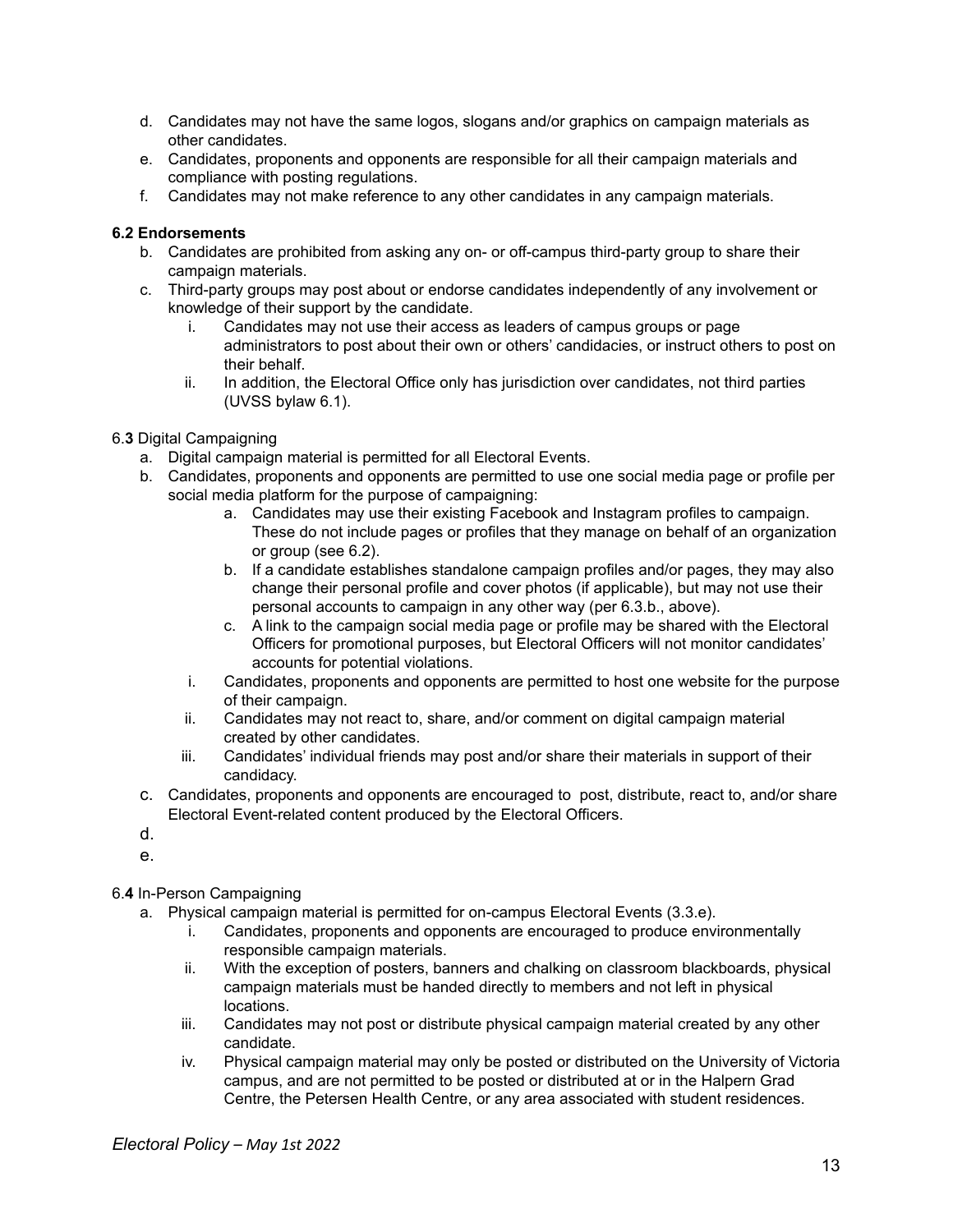- v. Candidates are limited to 30 posters and two banners at any time, while proponents and opponents are limited to 100 posters and six banners:
	- a. All posters and banners must be stamped by the Electoral Officers before being posted.
	- b. Posters and banners may only be posted in accordance with UVic's Student Election Poster and Banner Procedures.
	- c. Posters must be printed on recycled paper and cannot be larger than 8.5 by 11 inches.
	- d. Posters can be placed beside each other to create the effect of a larger poster or banner but cannot exceed 15 square feet in total.
	- e. Candidates also seeking election to the UVic Senate and/or Board of Governors are entitled to the number of posters and banners outlined above for their candidacy for UVSS elections, in addition to the posters and banners for their Senate and/or Board of Governor elections
- vi. The following physical campaign materials are prohibited:
	- a. Gift cards or items of monetary value,
		- b. Stickers,
		- c. Styrofoam cups,
		- d. Substances such as alcohol or marijuana and illegal narcotics
		- e. Chalking, except on classroom chalkboards.

# <span id="page-14-0"></span>**6.5 Referenda and Election Relations**

- a. Candidates may publicly support proponents or opponents.
- b. Candidates running for election to the Board may also be proponents or opponents for a referendum question.
	- i. Branding for proponent or opponent campaign materials must be distinct from the candidates' campaign materials in a concurrent election to the Board.
	- ii. Campaign materials for a referendum must be solely in reference to the referendum.
- c. Referendum proponents and opponents are not permitted to reference candidates if a general election or by-election is being held concurrently.

# <span id="page-14-1"></span>**6.6 Board support for Proponents and Opponents**

- a. If the Board votes to **endorse or oppose** a referendum question (4.2.c), UVSS resources will be made available to the proponent or opponent who aligns with the endorsement of the Board.
- b. The following UVSS resources shall not count towards the allowable expenses of the proponent or opponent endorsed by the Board:
	- i. UVSS staff time and their work product,
	- ii. UVSS website and social media hosting fees,
	- iii. Tabling equipment, and
	- iv. SUB space bookings.

# <span id="page-14-2"></span>**6.7 Separately Incorporated Fee-Levied Group's (SIFLG) Support for Proponents and Opponents**

- a. If a referendum is called that concerns the fee of a SIFLG, that SIFLG may choose to endorse and provide resources to the proponent or opponent.
	- i. Before the date on which campaign materials may be posted, the CEO must confirm with the SIFLG whether they support the proponent or opponent.
- b. The following SIFLG resources shall not count towards the allowable expenses of their campaign:
	- i. SIFLG staff time and their work product,
	- ii. Advertising within their own media,
	- iii. Tabling equipment, and
	- iv. SUB space bookings.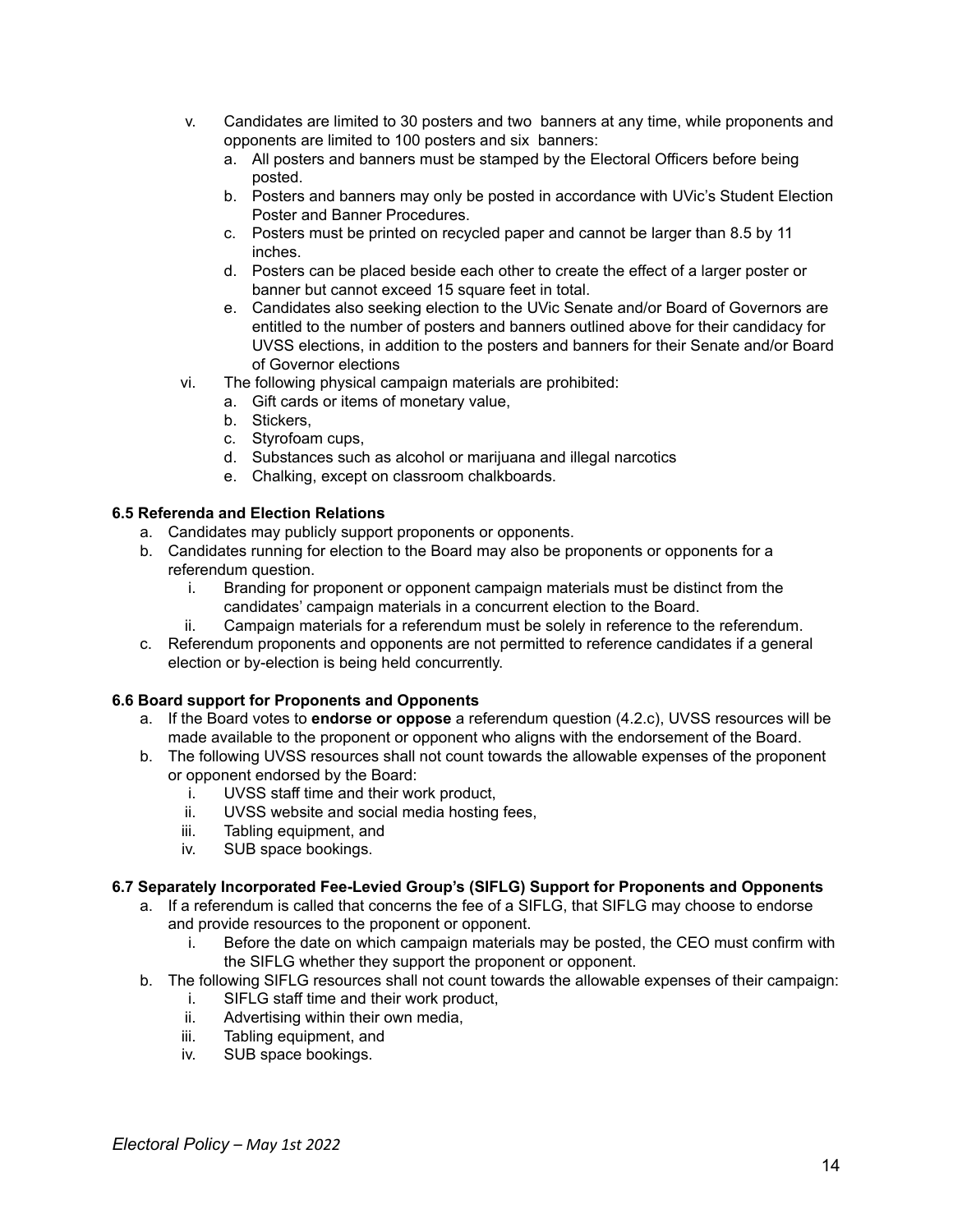# <span id="page-15-0"></span>**6.8 Financial Limits**

- a. Candidates may spend a maximum of \$50.00 on their campaign, which will be reimbursed by the UVSS after the conclusion of the Electoral Event for all candidates who are not disqualified.
- b. Proponents or opponents of referenda questions may spend a maximum of \$200.00 on their campaign, which will be reimbursed by the UVSS after the conclusion of the Electoral Event for all proponents or opponents who are not disqualified.
- c. All candidates or proponents may request a cheque from the CEO at the start of the campaign period. All unused funds must be returned to the Electoral Office upon submitting their Expense Allowance Form. If unused funds are not returned to the Electoral Office, the candidate or proponent shall be disqualified.
- d. The following must be reported and included when determining campaign spending and whether the campaign spending limit has been exceeded:
	- i. The fair market value of any donated goods or materials,
	- ii. The fair market value of any goods or materials that are obtained at a discounted price that would not be available to all other candidates, proponents or opponents, and
	- iii. Any provincial, federal, or harmonized sales, goods or services taxes.
- e. The Electoral Officers must prepare and post an Expense Allowance Form on the Electoral Office website.
- f. Candidates, proponents and opponents must submit the Expense Allowance Form and copies of all receipts to the Electoral Officers before the end of the Voting Period.
- g. A candidate, proponent or opponent who submits the Expense Allowance Form but fails to submit all receipts or incorrectly fills out the form shall be granted a grace period of 24 hours to submit the necessary receipts or correct the form. If after 24 hours, they still have not submitted receipts or corrected the form, they shall be disqualified, and **their eligible expense reimbursement is forfeited**.

#### <span id="page-15-1"></span>**6.9 Campaign Managers**

- a. If a candidate chooses to have a campaign manager, they must designate one person as their campaign manager who is not running in the election and must provide contact information for that person, **on their nomination form** or via email, to the Electoral Office at least 24-hours before the start of the Campaign Period. **Campaign managers are optional.**
- b. Candidates may appoint one person to act as their campaign manager.
- c. Campaign managers shall not receive compensation for their duties.
- d. An Electoral Officer, the Elections Adjudicator or the Arbitration Panel may deal directly with a campaign manager about any issues related to, or complaints made against, their candidate. The campaign manager will be responsible for representing the candidate with respect to any such issues or complaints, and for informing the candidate about any such campaign issues or complaints and the outcomes.
- e. Campaign managers may be responsible for a campaign's finances, including but not limited to: online promotion, signing and submitting the expense allowance form to the Electoral Office, and otherwise making purchases on behalf of the campaign.

# <span id="page-15-2"></span>**PART 7: VOTING**

#### <span id="page-15-3"></span>**7.1 General**

- a. All persons must preserve the secrecy of the ballot and integrity of voting.
- b. No person may vote more than once.
- c. Voting Days may include weekends, but must start and end on business days.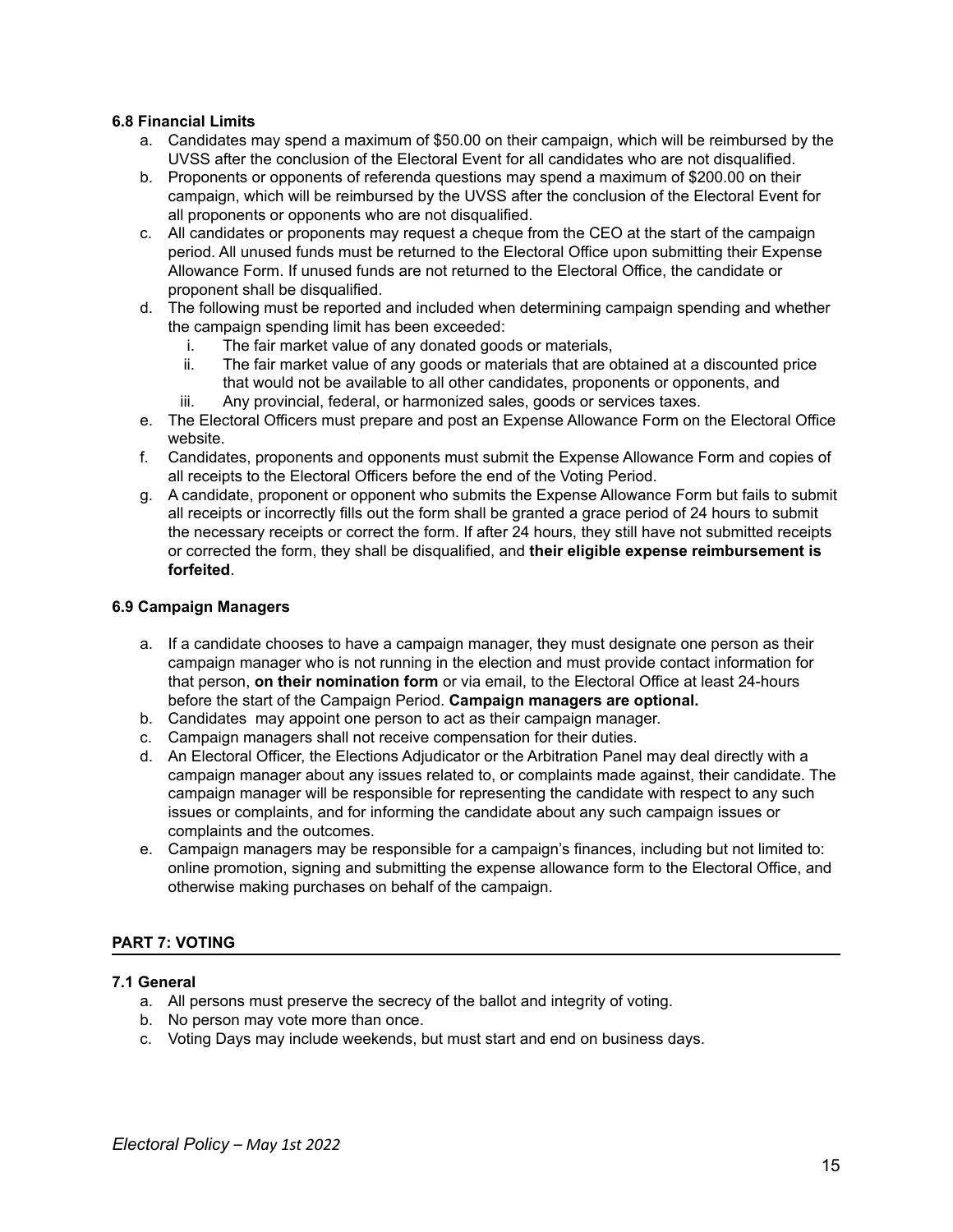# <span id="page-16-0"></span>**7.2 The Ballot**

- A. UVSS Election WebVote Request Forms submitted to USEC must include candidates' platforms and photos.
- B. Platforms may include bolded, italicized and bulleted text, but not colour.

# <span id="page-16-1"></span>**7.3 Electronic Voting**

- a. Electoral Events are to be conducted using electronic voting.
- b. The Electoral Committee is responsible for annually contracting a service provider to host the electronic voting, according to the terms set out in this policy.
- c. In the event that electronic voting is compromised, the CEO will determine if the issue is quickly resolvable and if so, will notify all members by email, and adjust voting times accordingly. If the issue is not quickly resolvable, the CEO will implement a paper ballot vote, in accordance with this policy and the Bylaws, and using the procedure where paper balloting was last utilized. This shall be done expediently as possible with regular email updates to the membership. In the instance that paper ballots are required, Co-op and distance students may be assigned a longer Voting Period than on-campus students.
- d. The contract agreement with the electronic vote provider must include:
	- i. Direction to uphold the parameters for voter eligibility as defined in the Bylaws including that:
		- 1. Eligible voters for Lead Director and Director-at-Large positions are to include all active UVSS members; and
	- ii. Eligible voters for the Director of International Student Relations are to include all active UVSS members who are international students.
	- iii. Direction regarding the form of the ballot including to:
		- 1. Use one ballot for each Lead Director position and the Director-at-Large positions, and one ballot for the Director of International Student Relations position, and
		- 2. List candidates' names on each ballot alphabetically.
	- iv. Direction regarding Electoral Event data including:
		- 1. Report Electoral Event results to both the Electoral Committee and the CEO, and
		- 2. The parameters for the destruction of data.

# <span id="page-16-2"></span>**7.3 Accessibility**

- a. The Board and the Electoral Officers are committed to ensuring access for all members to fully participate in Electoral Events as candidates, proponents, opponents and as voters. Members who require accommodations for full participation are strongly encouraged to make these known to the Electoral Officers as early as possible.
- b. Before each Electoral Event, Electoral Officers will consult with the Society for Students with a Disability and the Centre for Accessible Learning representatives to better understand current issues and plan for potential accommodations that could be requested by members with disabilities.
- c. The Electoral Officers must make every effort to meet the accommodation requests of members with disabilities in keeping with Human Rights legislation and UVSS policies on access and accommodation.

# <span id="page-16-3"></span>**7.4 Responsibilities of Candidates, Proponents and Opponents**

- a. Candidates, proponents and opponents must not approach, visit, or campaign within sound or six -metres of a Voting Information Station.
- b. Candidates, proponents and opponents must not speak or engage with any persons having business with the Voting Information Station until that person has moved six-meters from the Voting Information Station, regardless of the intent.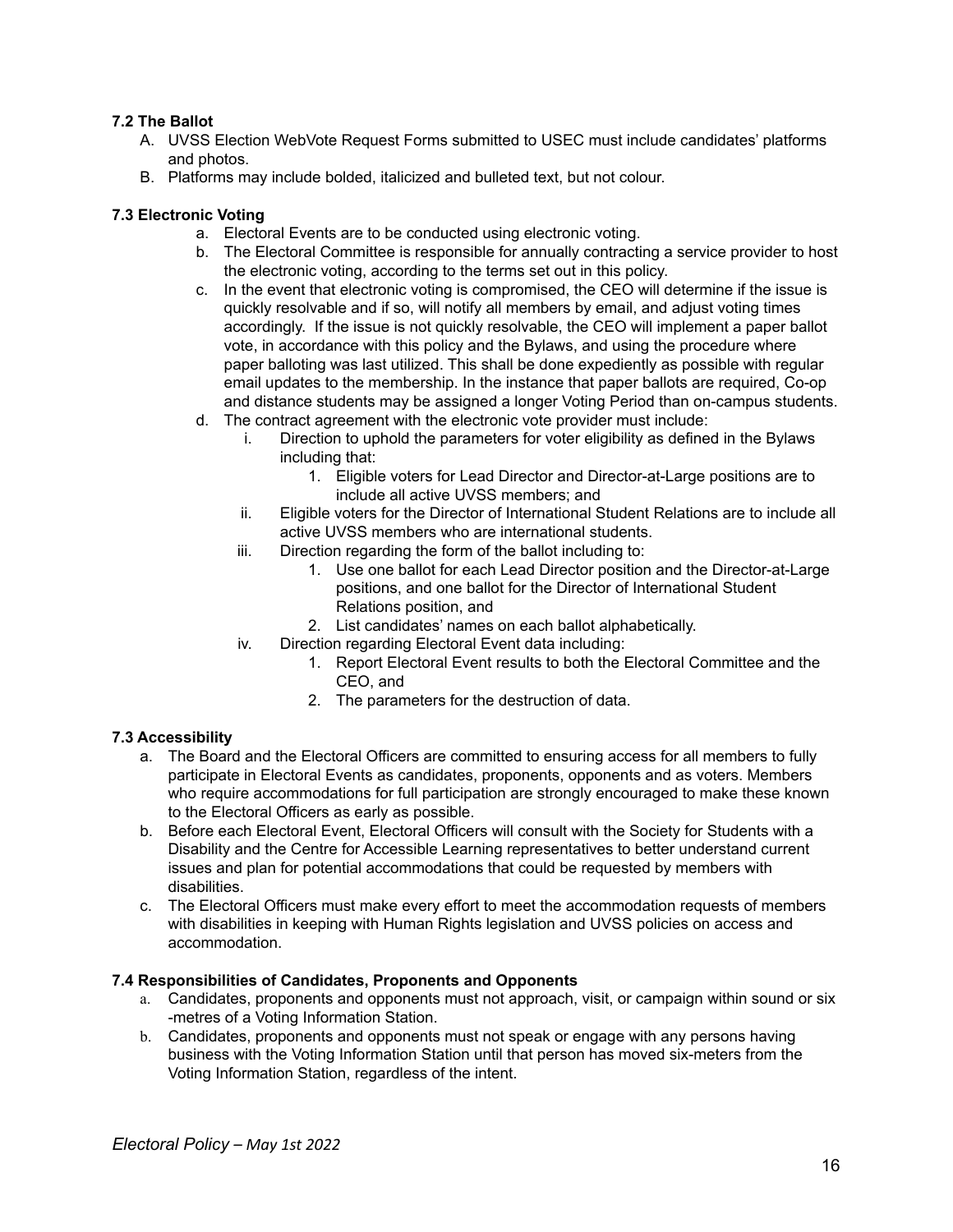- c. Candidates, proponents and opponents must immediately leave an area of a Voting Information Station if asked to do so by a Voting Information Officer. Disagreement over such a request may be brought to the CEO.
- d. Campaigning at or near the Electoral Office or Voting Information Stations may result in disqualification.
- e. Failure to leave or in any other way distract a Voting Information Officer from their duties may result in disqualification

# <span id="page-17-0"></span>**PART 8: POLICY INFRACTIONS**

# <span id="page-17-1"></span>**8.1 Policy Infractions**

- a. If a candidate, proponent or opponent allegedly violates this policy, the CEO may conduct an investigation to determine if the allegations are true, and whether the behaviour constitutes a minor or major infraction.
- b. The CEO may apply a warning or a sanction to any candidate, proponent, opponent or campaign manager.
- c. In the instance where a campaign manager commits an infraction, a sanction may be applied equally to their candidate, proponent or opponent.
- d. An investigation must be initiated through a formal complaint.

# <span id="page-17-2"></span>**8.2 Informal Dispute Resolution**

- a. A member or campaign manager may request that the CEO meet informally with a candidate to discuss whether the candidate may be failing to comply with this policy.
- b. The CEO may request further information from the person prior to undertaking informal discussions.
- c. The CEO must advise the person of the outcome of the discussions.
- d. The CEO is not obligated to pursue informal dispute resolution with a candidate.

# <span id="page-17-3"></span>**8.3 Major Infractions and Sanctions**

- a. The following are considered major infractions:
	- i. **Harassment** Any verbal or physical action that a reasonable person would consider offensive or humiliating to an individual. Generally, harassment is a behaviour that persists over time. Serious one-time incidents may be considered harassment
	- ii. **Defamation** Any intentional false communication that is written (libel), spoken (slander), or otherwise transmitted, including via social media, that harms a person's reputation; decreases the respect, regard, or confidence in which a person is held; or induces disparaging, hostile, or disagreeable opinions or feelings against a person.
	- iii. **Vote buying** Any incentive offered to a member on the condition that they vote or do not vote in a particular way.
	- iv. **Interference** Any overt attempt to interfere with the administration of a free and fair Electoral Event which includes but is not limited to impersonating an Electoral Officer, cyberattacks on the electronic voting portal or Electoral Office website and communications, intentional voter suppression, loitering at, or approaching members at Voting Information Stations during the Voting Period.
	- v. **Financial non-compliance** Includes failure to submit a completed Expense Allowance Form, exceeding spending limits, failure to disclose all expenses and donations, and failure to properly submit receipts after the grace period has elapsed.
	- vi. **Repeated and willful infractions** Includes but is not limited to a significant number of instances of the same minor infraction or failure to comply with the decisions of the Electoral Office. The number of minor infractions that will constitute a disqualifiable offence is at the discretion of the CEO and will be considered on an individual basis.
- b. Major infractions shall result in immediate disqualification.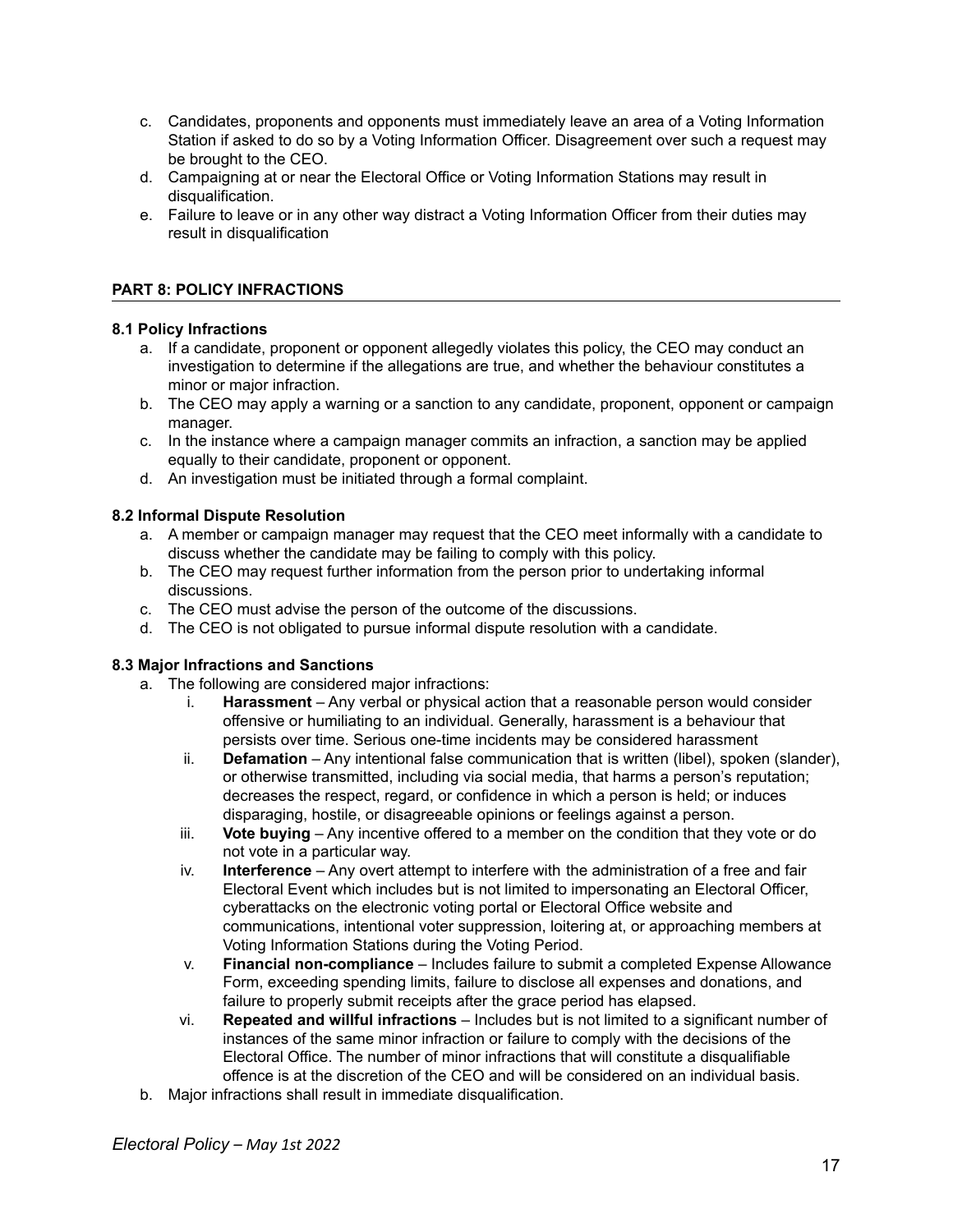c. If a major infraction is committed by a proponent or opponent, the referendum may be considered invalid. The CEO must make all reasonable attempts to investigate, rectify, and/or resolve any issues before invalidating the result of a referendum question.

# <span id="page-18-0"></span>**8.4 Minor Infractions and Sanctions**

- a. The CEO may apply sanctions for any campaigning infractions or actions not listed in 8.3.a that contravene this policy.
- b. Sanctions will be determined at the discretion of the CEO, including but not limited to:
	- i. A written warning.
	- ii. Restrictions on the numbers and types of campaign materials.
	- **iii. For proponents or opponents only: Disqualification, and no other person may replace them.**
- c. Minor Sanctions cannot incur financial costs to or impose spending limits on candidates, proponents, opponents, or campaign managers.
- d. Minor Sanctions not listed in this policy must be reviewed and approved by the Electoral Committee.
	- i.

# <span id="page-18-1"></span>**8.6 Formal Complaints**

- a. The Electoral Officers must prepare and post a Complaint Form on the Electoral Office website.
- b. A member may make a complaint about a candidate's failure to comply with this policy by submitting a Complaint Form to the Electoral Officers' email address. Complaints should include evidence (e.g., witness statements, photos, links, screenshots).
- c. A complaint is considered under review after a completed complaint form is received by the CEO.
- d. When a complaint is under review, the CEO shall:
	- i. Request more information about the complaint**,** if needed.
	- ii. Review the complaint within one business day once all necessary information has been obtained.
- e. Once the CEO has reviewed a complaint, they shall do one of the following:
	- i. Determine the complaint is not likely to succeed and advise the complainant that it is being dismissed without further action being taken.
	- ii. Rule that the complaint was a frivolous or vexatious complaint and apply the appropriate sanction if the complainant is a candidate or campaign manager.
	- iii. Send a redacted version of the complaint to the respondent with any information that identifies the complainant removed.
- f. The respondent may respond in writing by filing a response to the Electoral Officers' email address within one-business day of the complaint being sent to the respondent.
- g. The CEO may request the complainant or the respondent meet with the CEO prior to making a decision and set a time for that to happen. If the complainant or respondent does not take advantage of that opportunity, the CEO may make a decision without that meeting. The CEO is not required to meet with the complainant or the respondent before a decision.
- h. The CEO must decide the complaint within one business day of a response being filed or a meeting being held under the preceding paragraph, whichever is the latest. The CEO must give their decision,the reasons for it and any consequences as a result of the decision, in writing, to the complainant and the respondent.
- i. The CEO must post all complaint decisions online but must not post the original complaint or response. The CEO must not reveal the identity of the complainant.
- j. The CEO has the discretion to extend any time limit set for the complaint process but must be mindful of the need to resolve complaints in a timely way.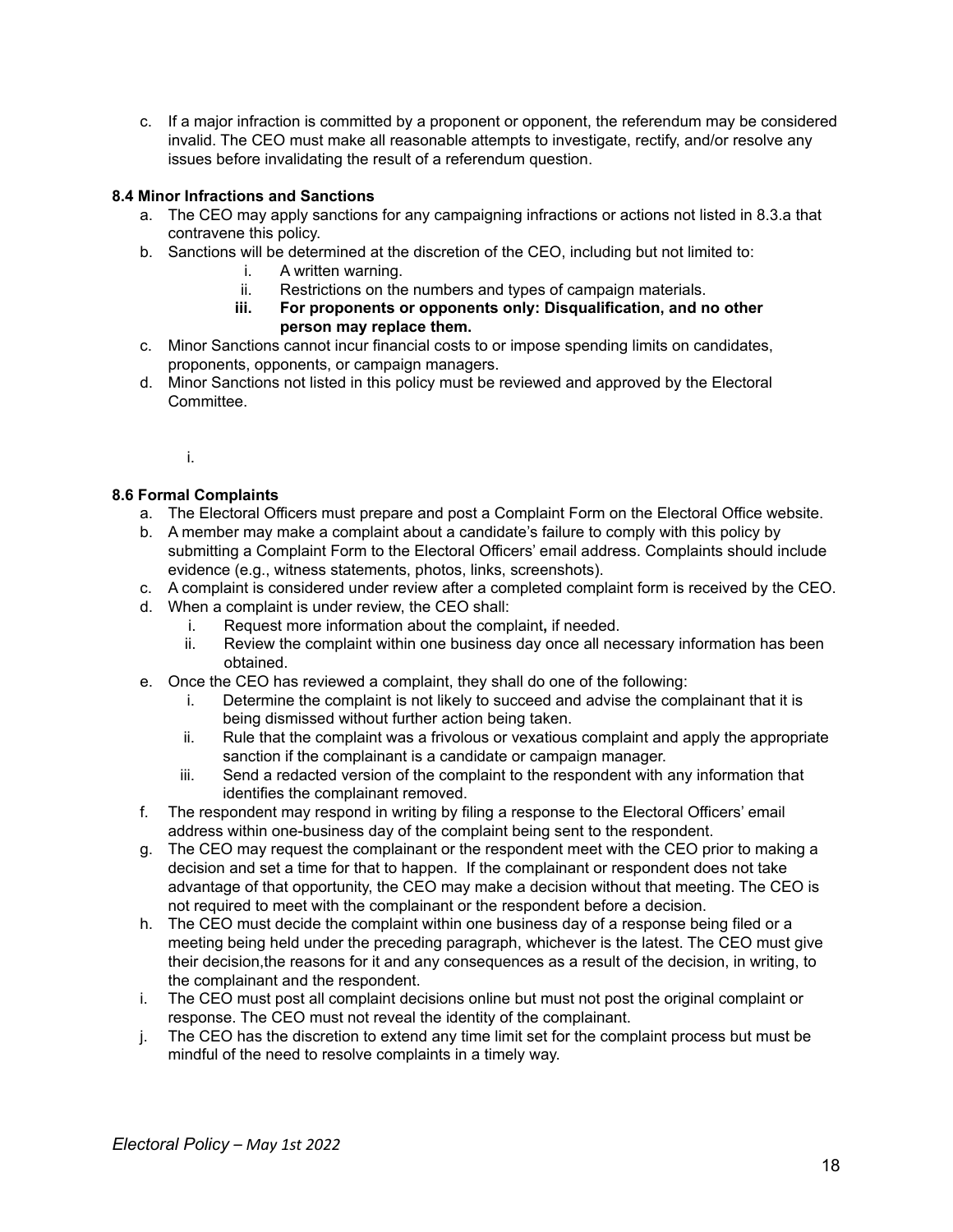k. The Electoral Office will survey the campaign process and is able to report and respond to infractions independently of an official complaint form being filed by a member, proponent/opponent or candidate.

# <span id="page-19-0"></span>**8.7 Appeals to the Elections Adjudicator**

- a. The Electoral Officers must prepare and post an Appeal Form on the Electoral Office website.
- b. Within one business day after the CEO makes a decision, an appeal may be made to the Elections Adjudicator by a complainant or respondent by sending an Appeal Form to their and the Electoral Office email addresses.
- c. On receipt of an appeal, the Electoral Officers must send copies of the complaint, the response if any, and the decision of the CEO to the Elections Adjudicator.
- d. When considering an appeal, the Elections Adjudicator must review written submissions as well as conduct an interview with the complainant, respondent, the Electoral Officers, and any relevant witnesses.
- e. Until an appeal is concluded, a decision of the CEO to disqualify a candidate is held in abeyance, but a decision to impose restrictions on the numbers and types of campaign materials the candidate may use applies until overturned on appeal.
- f. The process for a complaint applies to an appeal, and the Elections Adjudicator has, on an appeal, the same powers and is subject to the same timelines and obligations as the CEO on a complaint.

# <span id="page-19-1"></span>**8.8 Appeals to the Elections Arbitrator**

- a. Within one business day after the Elections Adjudicator makes a decision, a respondent may appeal that decision to the Elections Arbitrator by sending an Appeal Form to their and the Electoral Office email addresses.
- b. The requirements, obligations, time limits and authorities for an appeal to the Elections Adjudicator apply to appeals to the Elections Arbitrator. The process for a complaint applies to an appeal to the Arbitrator, and the Arbitrator has, on an appeal, the same powers and is subject to the same timelines and obligations as the CEO.
- c. When considering an appeal, the Arbitrator must review written submissions as well as conduct an interview with the complainant, respondent, the Electoral Officers, the Elections Adjudicator and any relevant witnesses.
- d. The decision of the Arbitrator is final.

# <span id="page-19-2"></span>**8.9 Member Appeals**

- a. Members with concerns about this policy or the conduct of the Electoral Officers may provide a written submission to the Arbitrator within 72hours after the Voting Period.
- b. These submissions should reflect substantial concern about an electoral policy, practice, or process.
- c. This complaint process shall be handled separately from the process described in Section 7.8.
- d. The Arbitrator may choose todismiss the complaint, forward the complaint to the Electoral Officers and/or the Electoral Committee, or make an official recommendation to the Electoral Officers, Electoral Committee, or the Board.

# <span id="page-19-3"></span>**PART 9: POST-ELECTORAL EVENT**

#### <span id="page-19-4"></span>**9.1 General**

a. The candidate receiving a plurality of votes duly cast shall be declared elected to the Board. If a successful candidate is disqualified, the next candidate with the next greatest number of votes is to be declared elected.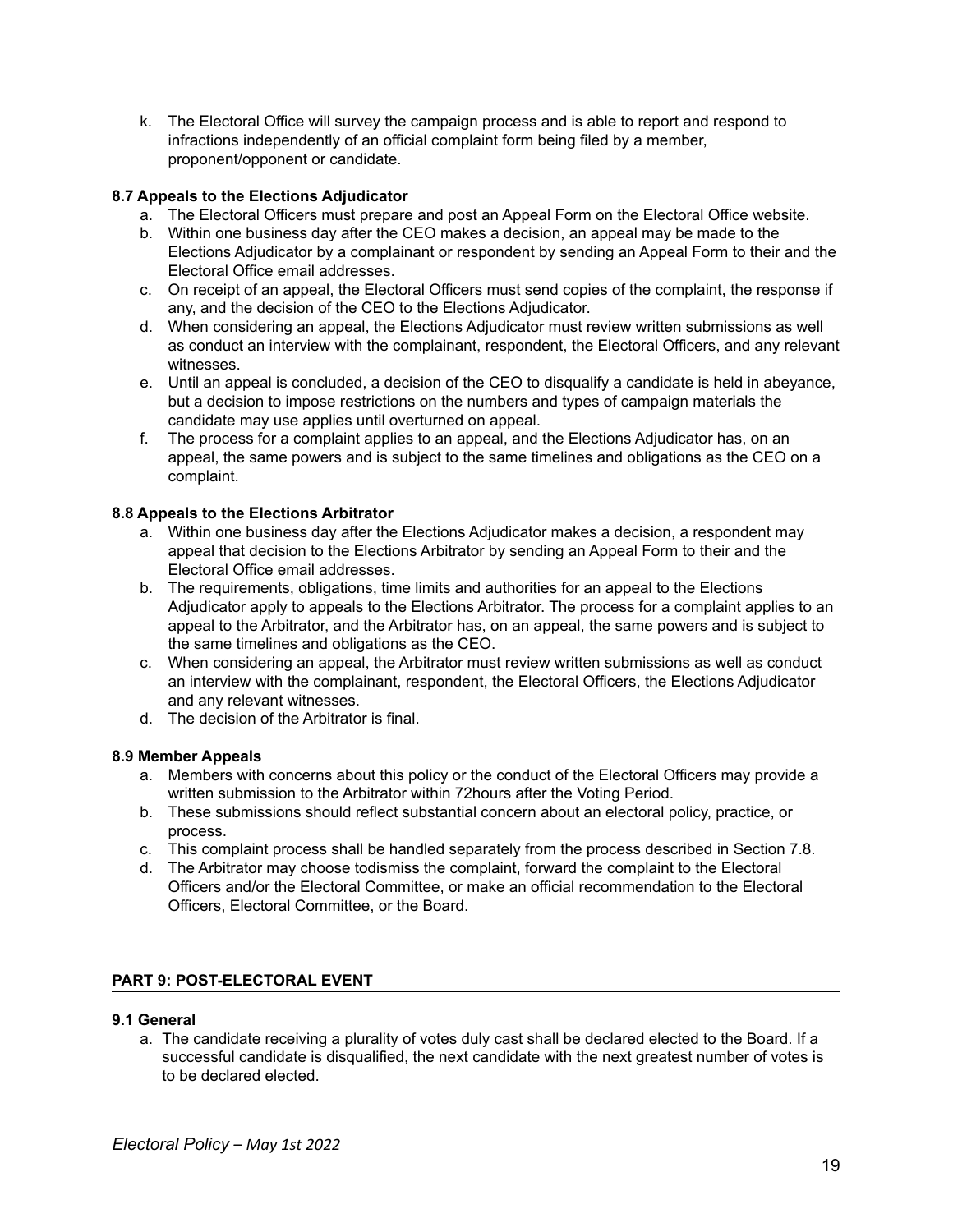- b. Referendum questions must receive a majority/plurality of votes duly cast in-favour to pass, as well as meet the quorum requirements as outlined in the Bylaws.
- c. The CEO may withhold results until all campaign material has been removed. Once satisfied, the CEO must post the unofficial results of the Electoral Event on the Electoral Office website.
- d. Members and candidates have 72-hours after polls close to submit any complaints regarding the Electoral Event.
- e. The Electoral Event results must not be considered official until all decisions are made on all outstanding complaints and appeals.
- f. The CEO must post the official results of the Electoral Event on the Electoral Office website.
- g. Official results of the Electoral Event shall not be subject to recount. However, in the case that the electronic voting system is compromised and paper ballots are utilized, recounts are permissible.

# <span id="page-20-0"></span>**9.2 Electoral Report**

- a. After the official results of the Electoral Event are posted, the CEO must prepare a report setting out:
	- i. The official results of the Electoral Event,
	- ii. A financial statement setting out the full cost of the Electoral Event,
	- iii. The quantitative and qualitative data recorded after events, and from social media and other communications, that demonstrate how effective they were,
	- iv. A list of any investigations conducted, and the associated decisions and sanctions
	- v. A list of any complaints and appeals, and the associated decisions and sanctions,
	- vi. Any suggestions to improve the efficiency and/or fairness of the electoral process, and vii. Any other information that the CEO deems to be important to include.
- b. The CEO must provide a window of one-week immediately after the results are announced for members to submit recommendations on the electoral process. All submissions from members shall be submitted to the Electoral Committee.
- c. The report must be signed by the CEO and the chair of the Electoral Committee.
- d. The report must be submitted to the Electoral Committee who must submit it to the Board no later than two-weeks after the results of the Electoral Event are official, and all information, including financial accounting for the Electoral Event is available.
- e. The Electoral Committee must ensure the destruction and/or secure storage of all relevant data.
- f. The Electoral Committee must close the Electoral Office, including signing off on an accounting of all materials and supplies, and the secure storage of all confidential material and equipment.

# <span id="page-20-1"></span>**PART 10: JOB DESCRIPTIONS – EXCLUDED POSITIONS**

# **10.1 CHIEF ELECTORAL OFFICER**

# **FUNCTION**

1. Responsible for all Electoral Event logistics, campaign regulation, and balloting for the UVSS Board of Directors and referenda, with a primary aim of reducing accessibility barriers to voting

# **ORGANIZATIONAL RELATIONSHIP:**

- 1. Is a person independent of the University and the UVSS, contracted by the UVSS.
- 2. Reports to the UVSS Executive Director on administrative matters.
- 3. Functions as a delegate of the UVSS Electoral Committee.
- 4. Collaborates with the University Secretary.
- 5. Liaises and consults with the Elections Adjudicator and Arbitration Panel.

# **ORGANIZATIONAL BACKGROUND:**

1. Founded in 1964, the University of Victoria Students' Society (UVSS) is an incorporated membership based non-profit that is autonomous from the University and provides advocacy,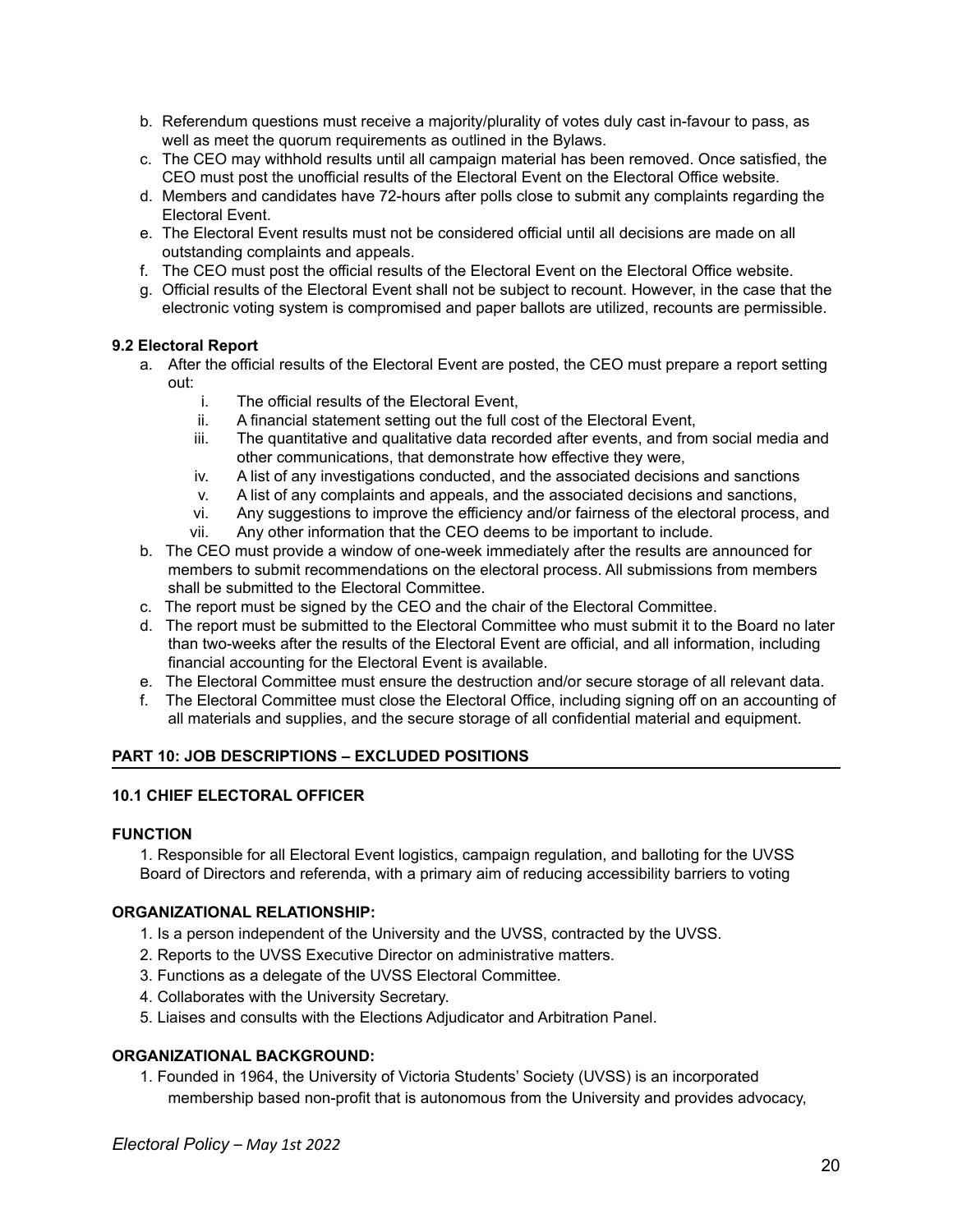services and events to all undergraduate students at UVic**.**

#### **DUTIES:**

1. Plan and resource all aspects of UVSS Electoral Events.

- 2. Enforce and interpret UVSS Electoral Policy.
- 3. Make regular reports to the UVSS Electoral Committee.

4. Execute a staffing plan to carry out the activities of the Electoral Events including the recruiting, hiring, training and supervision of Senior and Deputy Electoral Officers.

5. Liaise with the Office of the University Secretary to ensure that online voting follows established protocols and troubleshoots any issues that may arise.

6. Ensure policy requirements are met for all election events and referenda.

7. Write a report on the Electoral Event co-signed by the Chair of the Electoral Committee, and present it to the Board of Directors,

8. Direct issues of harassment and/or discrimination to UVic's Office of Equity and Human Rights. 9. Ensure impartiality and non-partisanship of all Electoral Office staff and all Electoral Office platforms, including social media accounts.

10. Keep all property, files and records of the Electoral Office organized, secure, and confidential. 11. Responsibly manage the budget of the Electoral Office.

12.Authorize Election Office expenses within the Electoral Office budget, referring extraordinary expenses to the UVSS Executive Director and/or the Electoral Committee.

13. Engage and inform stakeholders of work progress and anticipated concerns brought forth by the SEO.

# **QUALIFICATIONS:**

1. Experience or educationin any of the following: law, policy, elections, or public administration, would be considered an asset.

- 2. Demonstrated experience supervising staff.
- 3. Demonstrated leadership abilities.
- 4. Demonstrated experience administering rules and regulations.
- 5. Demonstrated financial management skills.
- 6. Experience in positions of responsibility.

# **10.2 SENIOR ELECTORAL OFFICER**

# **FUNCTION:**

1. Responsible for assisting the Chief Electoral Officer (CEO) in all of their duties.

# **ORGANIZATIONAL RELATIONSHIP:**

- 1. Is a person independent of the University and the UVSS, contracted by the UVSS.
- 2. Reports to the Chief Electoral Officer.
- 3. Liaises with the UVSS Electoral Committee, USEC, and other SEOs, as directed by the CEO. May train and supervise Voting Information Officers.

# **ORGANIZATIONAL BACKGROUND:**

1. Founded in 1964, the University of Victoria Students' Society (UVSS) is an incorporated membership based non-profit that is autonomous from the University and provides advocacy, services and events to all undergraduate students at UVic.

# **STANDARD DUTIES:**

*Electoral Policy – May 1st 2022*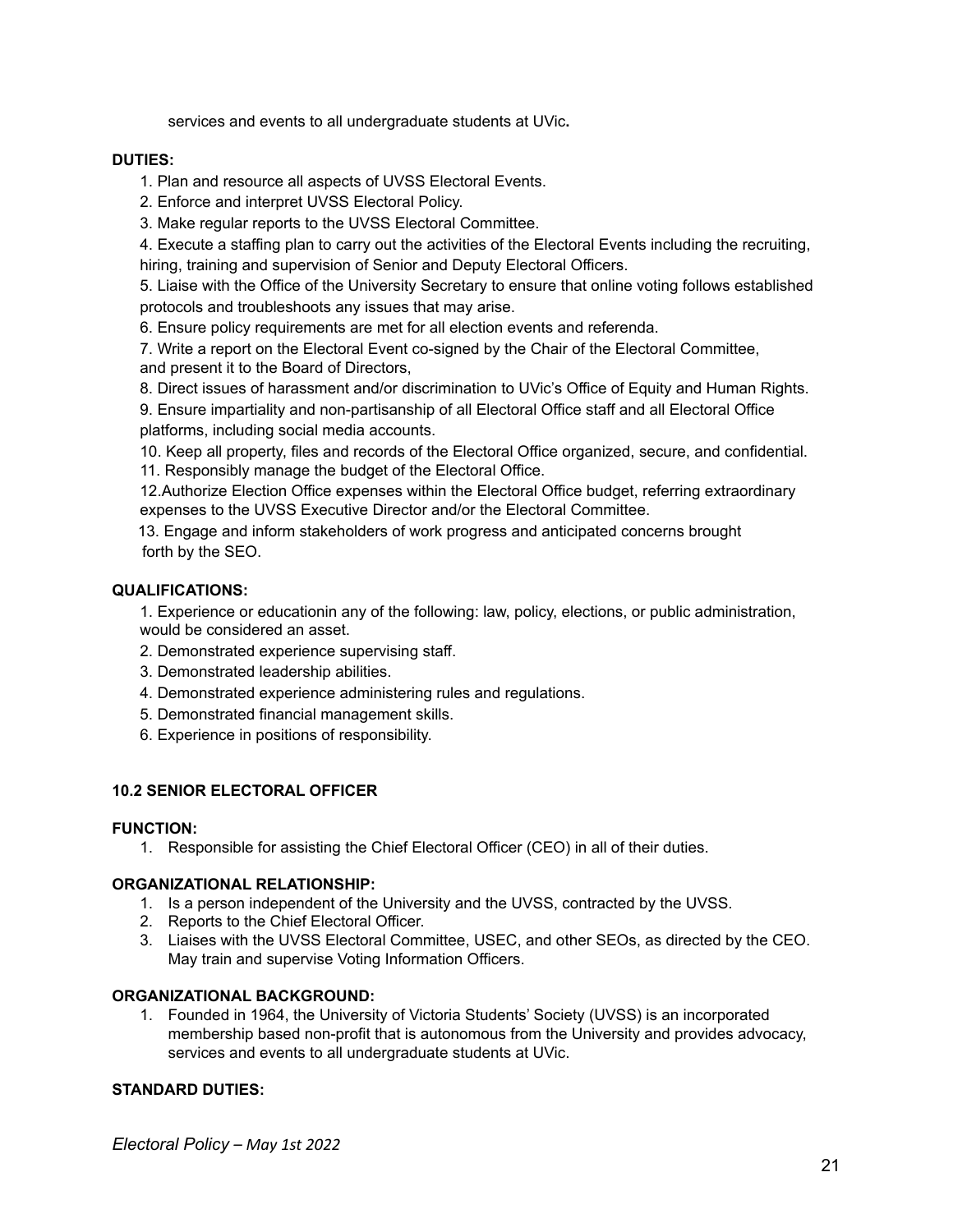- Abide by the UVSS Bylaws, UVSS Electoral Policy, and UVSS Electoral Office procedures.
- Work closely with the all Electoral Office staff to ensure all Electoral Policy regulations and deadlines are met.
- Maintain the Electoral Office as a secure, professional and voter-accessible space.
- As a representative of the Electoral Office, convey professionalism, independence, impartiality and integrity at all times.
- Keep assigned office hours, provide assistance, and make referrals when appropriate.
- Keep all files and property of the Electoral Office organized, secure and confidential.
- Reporton work progress and anticipated concerns to the CEO.
- Assist the CEO in drafting the Election Report, making recommendations for improvements to the Election Office.

#### **SPECIFIC DUTIES:**

Senior Electoral Officers will be assigned one or more specific areas of responsibility:

- 1. Nominations, campaign and candidate oversight, including:
	- a. Overseeing Electoral Office communications with potential candidates, declared candidates, third parties and other campaign stakeholders.
	- b. Being the key contact to provide information, support and resources to candidates, and third parties.
	- c. Approving and regulating all campaign materials, including print, electronic, and other forms.
	- d. Organizing Electoral Office events, such as forums and orientations.
- 2. UVSS Election Office communications and administration, including:
	- a. Design and develop a communications strategy that informs UVSS members with important Electoral information
	- b. Ensuring that key communication deadlines of the Electoral Policy are met.
	- c. Keeping all stakeholders informed of Electoral Event progress and issues arising.
	- d. Ensuring all Electoral Office content are kept current, relevant and engaging.
	- e. Coordinating the development and maintenance of all forms and documents as required by the Electoral Policy.
- 3. Voter education and voting promotion, including:
	- a. Recruiting, hiring, training, supervising and supporting Voting Information Officers.
	- b. Overseeing the planning and operation of voter information stations and roaming polls to ensure security, visibility and accessibility.
	- c. Developing voting promotion strategies, activities and materials.
	- d. Collecting and compiling Voting Information Officer feedback.
	- e. Updating and innovating Voting Information Officer materials

#### **QUALIFICATIONS:**

- 1. Shall not be an individual who has run for office in a UVSS election within the past five years.
- 2. Must be eligible to take the UVSS Election Oath of Office swearing impartiality and no personal or business connections to any candidate in the UVSS Elections.
- 3. Previous experience in electoral event administration or coordination.
- 4. Demonstrated ability to adhere to professional electoral standards and the Canadian Code of Ethics for Elections Administrators.
- 5. Demonstrated ability toadminister policy and regulations interpreted by the CEO
- 6. Proven reliability, punctuality, and ability to problem solve and gettasks completed on time.
- 7. Demonstrated ability to work under stress and to deal with difficult situations using non-violent communication.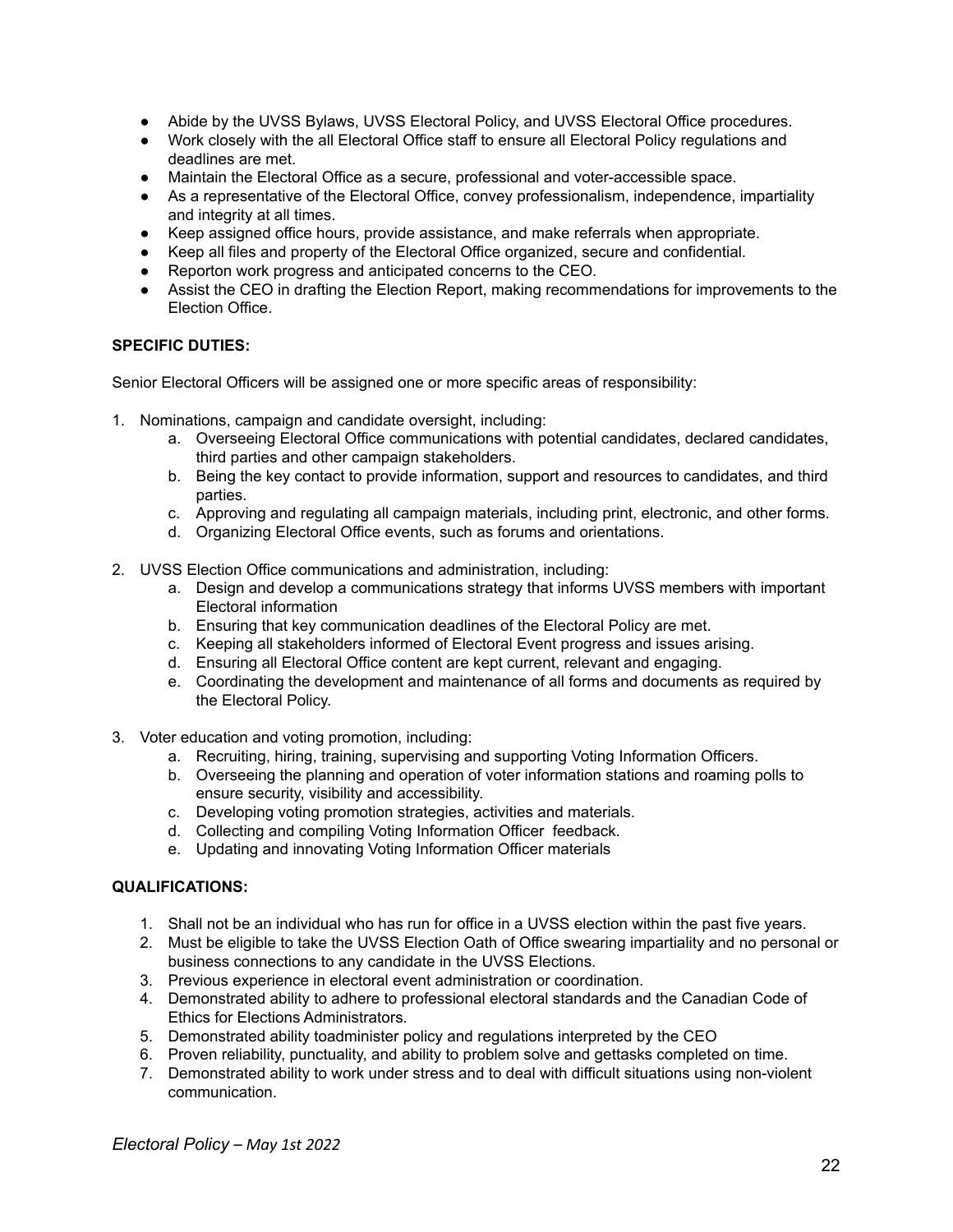- 8. Demonstrated office administration and organizational skills.
- 9. Demonstrated ability to minimize office costs without compromising integrity or standards.
- 10. Excellent communication and interpersonal skills.
- 11. Previous experience in a supervisory or facilitative capacity
- 12. Experience in implementing social media strategies to increase brand engagement and awareness.
- 13. Previous experience with Wordpress or website development.
- 14. This is a temporary position excluded from union membership.

#### **10.3 ELECTIONS ADJUDICATOR**

#### **FUNCTION:**

1. Serves as the first level of appeal in the UVSS Elections complaints process.

#### **ORGANIZATIONAL RELATIONSHIP:**

- 1. Reports to the UVSS General Manager on employment-related matters.
- 2. Reports to the Electoral Committee on administrative matters.
- 3. Serves as an independent and impartial body of appeal.

#### **ORGANIZATIONAL BACKGROUND:**

1. Founded in 1964, the University of Victoria Students' Society (UVSS) is an incorporated membership based non-profit that is autonomous from the University and provides advocacy, services and events to all undergraduate students at UVic.

#### **DUTIES:**

- 1. Makes rulings on appeals submitted by candidates who are unsatisfied with a ruling(s) of the Chief Electoral Officer (CEO).
- 2. Makes rulings on complaints submitted against the Electoral Office.
- 3. Liaises with the CEO and the Arbitration Panel in advance of the campaign period in order to reach a common understanding of campaign rules and disciplinary procedures as laid out in the Electoral Policy Manual.
- 4. Provides written recommendations on potential Electoral Policy revisions, and Electoral Office procedures, as requested by Electoral Committee.

# **QUALIFICATIONS:**

#### **Required:**

- 1. Shall not be a member of the UVSS as defined in Bylaw 2.1.
- 2. Shall not be an individual who has run for office in a UVSS election within the past five years.
- 3. Familiarity with the UVSS electoral process, or with other electoral processes.
- 4. Demonstrated ability to interpret and apply rules and regulations.
- 5. Experience in positions of responsibility.
- 6. Experience in appeal procedures.
- 7. Must be able to meet the critical deadlines for hearing appeals and providing rulings during the campaign period.

#### **Preferred:**

1. Experience in law, public administration or political science.

This is a temporary part-time excluded employee. Compensation will reflect level of experience. The University of Victoria Students' Society is an equal opportunity employer.